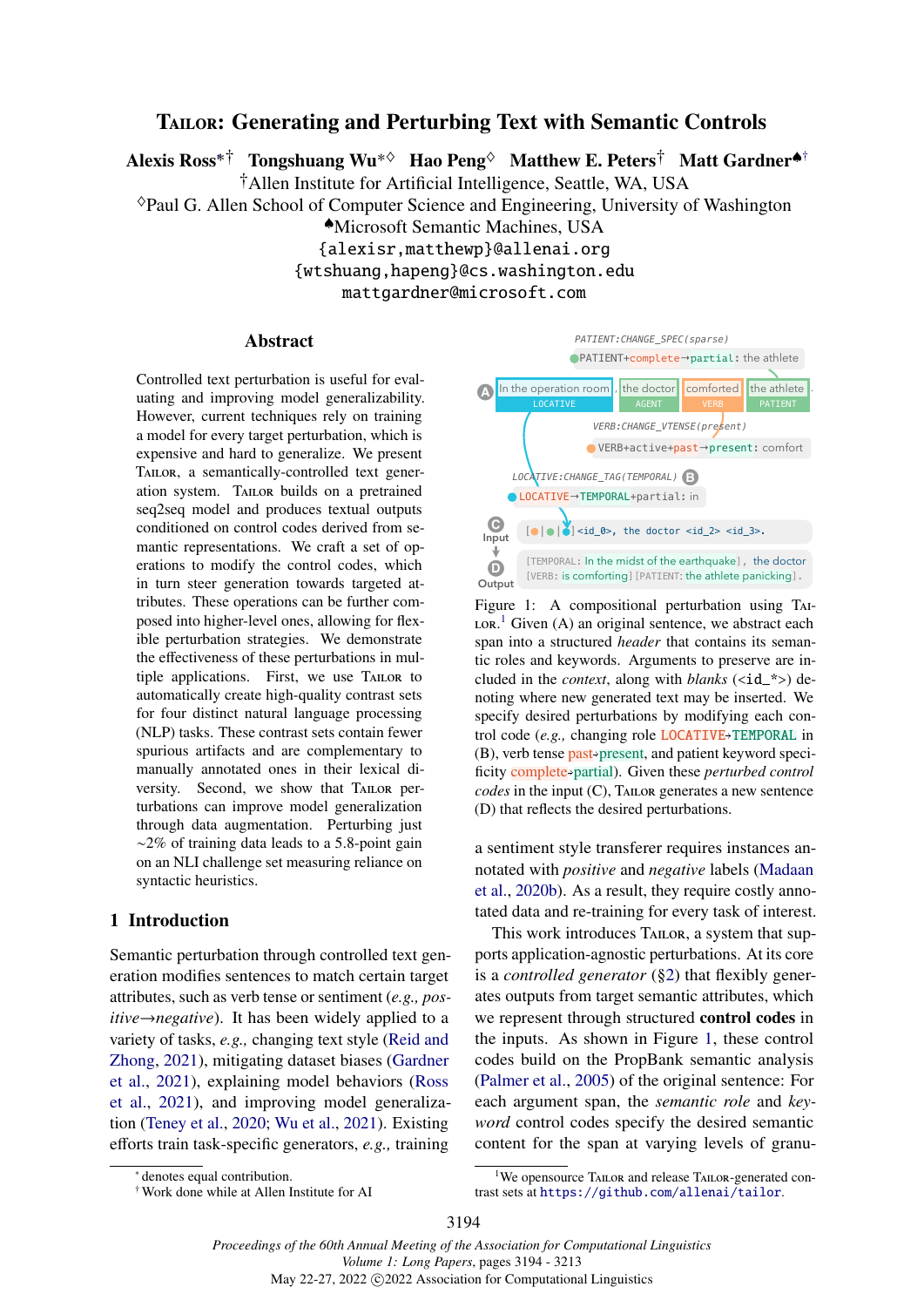larity. To encourage control code following, we train the TAILOR generator with unlikelihood training [\(Welleck et al.,](#page-12-1) [2020\)](#page-12-1) to penalize generations that are not aligned with designated control codes.

The use of semantic role control codes allows TAILOR to perform fine-grained changes to individual arguments in a sentence (*e.g.,* one can change only the PATIENT in Figure [1\)](#page-0-2). Instead of specifying a perturbation with a generic target property (*e.g., positive*→*negative*), we can specify the linguistic transformation used to achieve the property (*e.g.,* changing sentiment through negation or antonym replacement). Making such fine-grained perturbations allows for more careful evaluation and improvement of models' language understanding [\(Kaushik et al.,](#page-10-1) [2020;](#page-10-1) [Wu et al.,](#page-12-0) [2021\)](#page-12-0).

To highlight the perturbations facilitated by Tailor, we craft a list of primitive *perturbation operations* ([§3\)](#page-3-0) on inputs to the generator; these can be easily composed to achieve more complex pertur-bations. In Figure [1,](#page-0-2) TAILOR transforms sentence A to D through a series of perturbations: syntactic rewriting (changing verb tense), then sentence expansion (extending "the athlete"), and finally data recombination (*i.e.,* generating new text that contains "in" but follows the TEMPORAL control). Compared to existing approaches that require training a separate model for every step or annotating a dataset that represents this transformation end-to-end, such compositions make Tailor more cost-effective and generalizable. In fact, on nine fine-grained and compositional STYLEPTB pertur-bations [\(Lyu et al.,](#page-10-2) [2021\)](#page-10-2), TAILOR achieves performance compatible with task-specific baselines, and even outperforms them on five transfers ([§F\)](#page-17-0).

Tailor's flexible and human-readable control codes allow for broad, easily extendable applicability. We demonstrate its utility in evaluating and improving NLP model robustness, showing that TAILOR can help replicate existing contrast sets on four diverse tasks. By abstracting manual perturbation types in prior work into perturbation strategies with TAILOR, we can apply the changes to larger datasets while saving manual annotation efforts. Our analysis suggests that these contrast sets not only have high rates of validity, but also reduce spurious artifacts compared to the original evaluation datasets. In addition, TAILOR-produced contrast sets complement human annotated ones in terms of lexical diversity: only ∼10% of their unique tokens overlap with manually created contrast sets. We

also explore Tailor's utility in data augmentation. We find that augmenting training data with just  $~\sim$ 2% of Tailor perturbations improves the robustness of natural language inference (NLI) models to inference heuristics, increasing performance on the HANS evaluation set [\(McCoy et al.,](#page-10-3) [2019\)](#page-10-3) by an average of 5.81 points and outperforming a previous syntactic augmentation method for NLI.

## <span id="page-1-0"></span>2 TAILOR's Controllable Generator

Here, we provide an overview of the TAILOR generator. We first outline three types of **controls**  $(\S 2.1)$ that allow for specifying sentence meanings at varying granularity. Next, we explain how to embed them within **inputs**  $(\S2.2)$  to the generator. We train the generator to follow control codes with unlikelihood training ([§2.3\)](#page-3-1).

## <span id="page-1-1"></span>2.1 Three Types of Controls

We use the following three types of controls to specify the shallow semantics, actual content, and ordering of various phrases in a sentence.

Semantic roles to denote shallow semantics. We rely on the PropBank semantic formalism [\(Palmer et al.,](#page-11-3) [2005\)](#page-11-3), as it provides wellestablished representations of meanings that are generalizable across different predicates and lan-guages (Hajič et al., [2009\)](#page-9-1). It represents sentence meanings with predicate-argument structures. Predicates (*e.g.,* "comforted" in Figure [1\)](#page-0-2) are usually evoked by verbs and reflect events (*what happened*). Arguments, usually spans of tokens, realize thematic roles of predicates; they include *core* arguments such as *who* did something (*e.g.,* "the doctor" in Figure [1\)](#page-0-2) and *to whom* ("the athlete"), as well as *adjunct* arguments like *where* something happened ("In the operation room") and *how*.

Keywords for steering the actual generated content of predicates and arguments. The keywords can be *complete* and fully specify the target text of a given span (*e.g.,* "the doctor" for the AGENT in Table [1A](#page-2-1)), *sparse* and add no constraints beyond the semantic role (*e.g.,* \* for LOCATIVE), or *partial* and specify some of the target text (*e.g.,* "athlete" for PATIENT). As later shown in Table [3,](#page-4-0) these keyword controls are important for supporting a variety of perturbation strategies and applications.

Span ordering for determining how the thematic roles should be combined. We use predicate form to control the order of core arguments. For example, to distinguish "the athlete was comforted by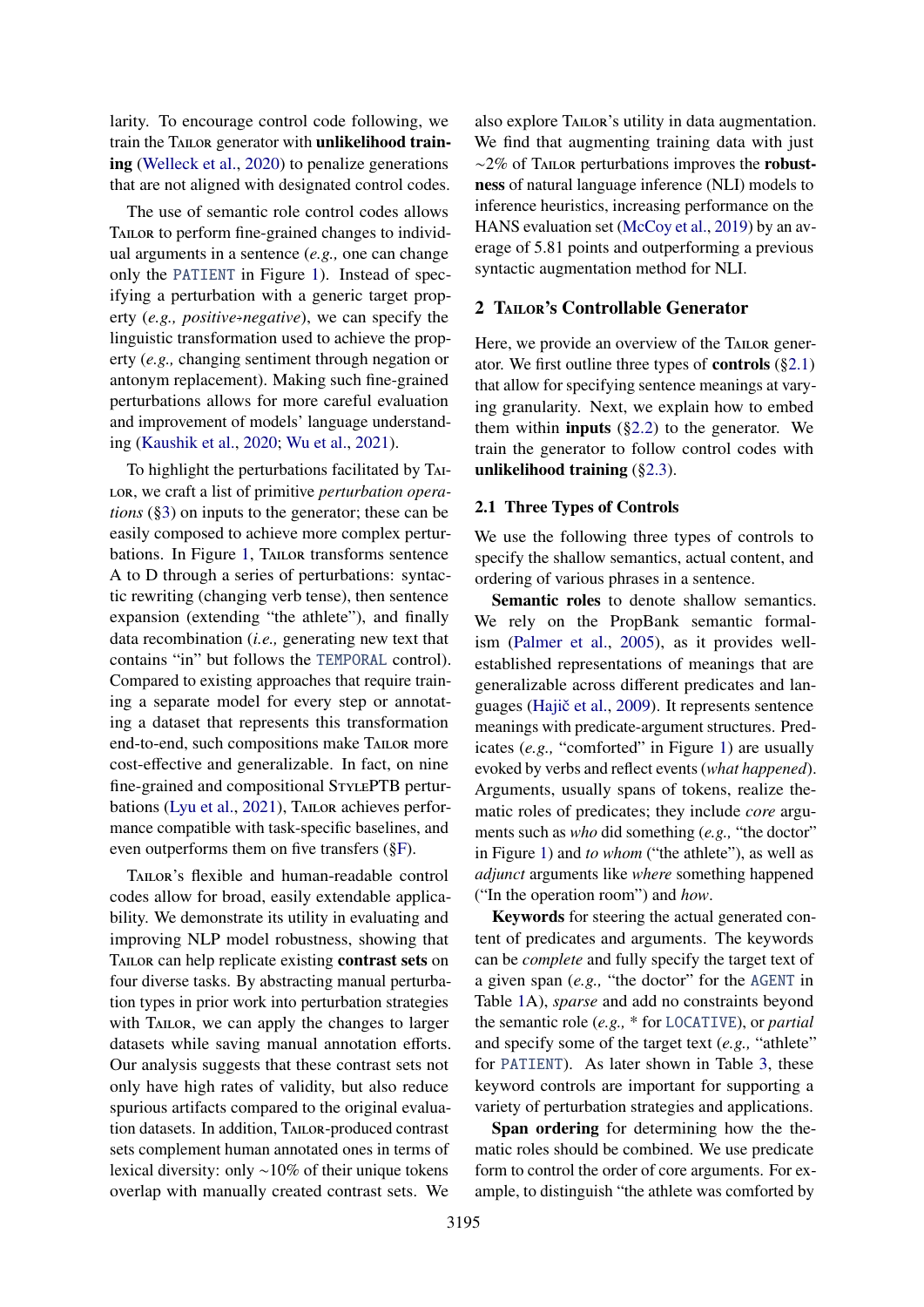<span id="page-2-1"></span>

|                | Input                                                                                                                                                                                                       | <b>Target Output</b>                                                                                   | <b>Description</b>                 |
|----------------|-------------------------------------------------------------------------------------------------------------------------------------------------------------------------------------------------------------|--------------------------------------------------------------------------------------------------------|------------------------------------|
| A              | [VERB+active+past: comfort   AGENT+complete: the doctor<br>PATIENT+partial: athlete   LOCATIVE+sparse: *] <id_0>,<br/><math>\langle id_1 \rangle \langle id_2 \rangle \langle id_3 \rangle</math>.</id_0>   | [LOCATIVE: In the operating room],<br>[AGENT: the doctor] [VERB: comforted]<br>[PATIENT: the athlete]. | Mask all roles                     |
| $\overline{B}$ | [VERB+active+past: comfort   LOCATIVE+sparse: *]<br>$\langle id_0 \rangle$ , the doctor $\langle id_1 \rangle \langle id_2 \rangle$ the athlete $\langle id_3 \rangle$ .                                    | [LOCATIVE: In the operating room], the<br>doctor [VERB: comforted] the athlete.                        | <i>Empty</i> blanks                |
| $\mathsf{C}$   | [VERB+active+past: comfort   LOCATIVE+sparse: *]<br><id_0>, the doctor <id_1> the athlete.</id_1></id_0>                                                                                                    | [LOCATIVE: In the operating room], the<br>doctor [VERB: comforted] the athlete.                        | Mask <i>subset</i> of<br>arguments |
| $N_{\rm c}$    | [VERB+passive+present: comfort   PATIENT+complete:<br>the doctor   AGENT+partial: athlete   TEMPORAL+sparse: *]<br>$\langle id_0 \rangle, \langle id_1 \rangle \langle id_2 \rangle, \langle id_3 \rangle.$ | [TEMPORAL: In the operating room],<br>[PATIENT: the doctor] [VERB: comforted]<br>[AGENT: the athlete]. | <i>Negative</i> sample             |

Table 1: Example input/output formats for sentence "In the operating room, the doctor comforted the athlete." A–C show different input formats the generator accepts. Each input  $(\S2.2)$  contains a **header** (in brackets), which contains *control codes* (semantic role/keyword) for each span, as well as a context, which includes both original text to preserve and *blanks* (<id\_\*>) denoting where new text may be generated. The TAILOR generator outputs text that infills the context's blanks with text following the header's control codes. The last input (N) is a *negative* sample used for unlikelihood training, as described in [§2.3.](#page-3-1)

<span id="page-2-3"></span>

| Predicate control: VERB+active+past: comfort                                                                                                                                                                    |  |  |  |  |
|-----------------------------------------------------------------------------------------------------------------------------------------------------------------------------------------------------------------|--|--|--|--|
| <b>Primary predicate label</b> (Always VERB)<br>Lemma (Any verb lemma)<br><b>Voice</b> (active, passive) <sup>2</sup><br>Tense (past, present, future)                                                          |  |  |  |  |
| Argument control: PATIENT+partial: athlete                                                                                                                                                                      |  |  |  |  |
| Primary argument label (AGENT, PATIENT, TEMPORAL,<br>LOCATIVE, MANNER, CAUSE, EXTENT, PURPOSE, etc.)<br><b>Keyword Content</b> (* symbol or any text)<br><b>Keyword Specificity</b> (complete, partial, sparse) |  |  |  |  |

Table 2: TAILOR's control codes. Primary controls build on predicate/argument labels, and others affect the form and content of generations (More in [§A.1\)](#page-13-0).

the doctor" from the semantically equivalent "the doctor comforted the athlete," we target the former ordering through a *passive* control, and the latter through an *active* control. Additionally, we use the location of blank tokens  $(\text{id} \xrightarrow{*}$  in Figure [1](#page-0-2) and Table [1\)](#page-2-1) to determine the position of generated arguments [\(Wu et al.,](#page-12-0)  $2021$ ) —  $e.g.,$  where "in the operating room" appears in the generation.

#### <span id="page-2-0"></span>2.2 Input Format Design

We integrate the aforementioned controls into the input format detailed in [§A.1](#page-13-0) and finetune seq2seq models to output corresponding full sentences.

As shown in Table [1,](#page-2-1) we start our input with a bracketed header, which contains a series of abstract *control codes* (Table [2\)](#page-2-3) that denote the semantic role and keywords (content/specificity) to realize for each predicate and argument. For example, in Table [1A](#page-2-1), the control codes for the predicate are "VERB+active: past" and the agent argument are "AGENT+complete: the doctor." We

map original semantic roles in PropBank to humanreadable labels (*i.e.*, ARG0  $\rightarrow$  AGENT) in order to leverage knowledge learned by pretrained models about roles' meanings [\(Paolini et al.,](#page-11-4) [2021\)](#page-11-4).

After the header, we append the context, which consists of text to preserved and *blanks* specifying where new text should be generated. Given such inputs, we train our generator to output text augmented with control codes and brackets, which together specify which generated spans correspond to which controls. For example, in Table [1B](#page-2-1), "[LOCATIVE: In the operating room]" represents the target span of control codes "LOCATIVE+sparse: \*" and is generated at the location of *blank* <id\_0> right before the preserved *context* "the doctor."

We make three key design choices to allow Tai-LOR to generate roles fluently even when the optimal ordering of roles is unknown (*e.g.,* when introducing a new argument). First, we explicitly separate signal about role placement (*e.g.,* blanks in the context) from the role's semantic controls (*e.g.,* control codes in the header) such that we can specify the target semantic attributes for a role without tying them to a specific target placement. Second, we order the control codes in the header in an input-independent way (see [§A.1\)](#page-13-0) to discourage the generator from learning to rely on their relative orders. Third, we insert extra empty blanks into the context  $(e.g., \text{  in Table 1B})$  $(e.g., \text{  in Table 1B})$  $(e.g., \text{  in Table 1B})$  such that the TAILOR generator can generate spans in the blank locations that result in the most fluent text.

With this flexibility in argument ordering comes the challenge of making strict controls on a single argument: Even if we only want to change verb tense, the generator may reorder other arguments.

<span id="page-2-2"></span><sup>2</sup>We use <http://spacy.io/> for verb or POS detection.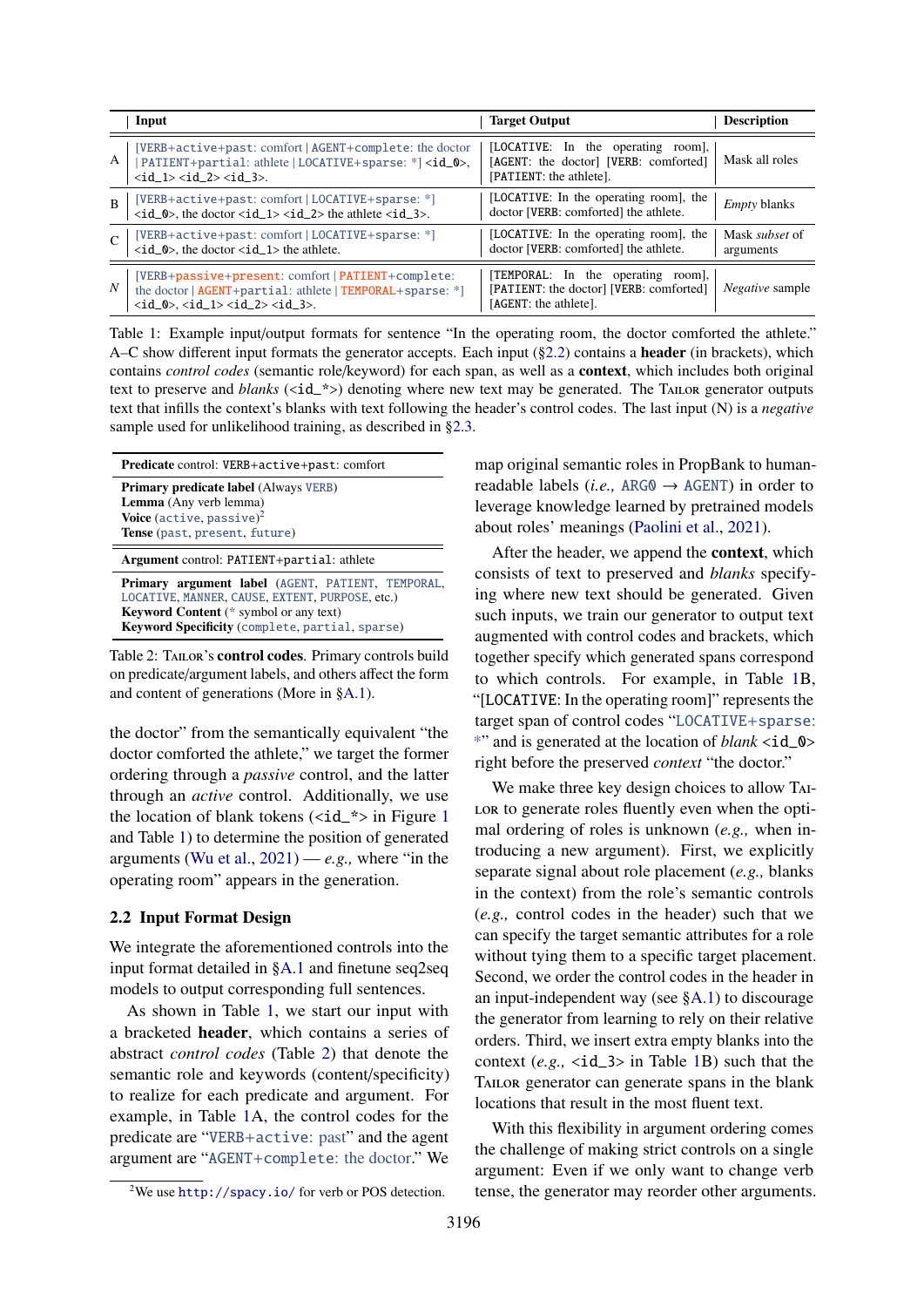To enable strict control over generations, which facilitates minimal perturbations [\(Ross et al.,](#page-11-1) [2021\)](#page-11-1), we further vary the number of arguments encoded in the header. As in Table [1C](#page-2-1), our generator can take inputs that only mask a subset of arguments, such that, *e.g.,* any changes on the LOCATIVE argument or VERB do not affect the agent and patient.

## <span id="page-3-1"></span>2.3 Training

We finetune T5-base (Raff[el et al.,](#page-11-5) [2020\)](#page-11-5) on inputoutput pairs derived from gold semantic roles in OntoNotes 5.0 train (Table [1;](#page-2-1) [Pradhan et al.,](#page-11-6)  $2013$  $2013$ .<sup>3</sup> To train our generator to handle the different input formats described in [§2.2,](#page-2-0) for each original input, we randomly sample the numbers of arguments to mask, number and placement of extra empty blanks, and keyword content/specificity for each role. See [§A.2](#page-13-1) for details.

Standard maximum likelihood estimation (MLE) is insufficient for training our generator to follow the controls, as there may exist signals beyond the given controls for the form of a generation. Consider the input: [VERB+active+past: comfort | AGENT+partial: athlete | PATIENT+complete: the doctor] In the operating room,  $\langle id_0 \rangle$ ,  $\langle id_1 \rangle$  $\langle \text{id}\_2 \rangle$ . A generator trained with MLE may ignore controls AGENT and PATIENT and instead output text "The doctor comforted the athlete" rather than "The athlete comforted the doctor," as the training data distribution may reflect that the former is more natural given context "in the operation room."

To encourage reliance on controls, we incorporate unlikelihood training [\(Welleck et al.,](#page-12-1) [2020\)](#page-12-1) to penalize generations that conflict with input controls. That is, besides Table [1A](#page-2-1)–C which are used for MLE, we also create "negative" samples by randomly perturbing the control codes in our header (as in Table [1N](#page-2-1), last row), such that most spans in the target output are not aligned with the control codes. We create up to three negative samples per input by randomly perturbing 1) verb voice/tense and primary controls for arguments, 2) keyword contents, and 3) keyword specificities ([§A.1\)](#page-13-0).Our final training data consists of 223K positive and 541K negative examples.

## <span id="page-3-0"></span>3 Creating Perturbations with TAILOR

With TAILOR, we can create diverse perturbations by modifying input controls. Given an original

sentence, we transform it to an input for TAILOR by extracting its semantic parses, $4$  masking spans we wish to modify, and providing their control codes. Then, we modify the control codes in the input to generate perturbed sentences with Tailor, filtering out degenerate ones.

Primitive perturbation operations. We provide an easily-extendable set of perturbation macros, which capture three common types of perturbations in prior work, shown in Table [3:](#page-4-0) First, *syntactic rewriting* primarily involves shuffling text to create paraphrases [\(Zhang et al.,](#page-12-2) [2019\)](#page-12-2) or adversarial examples [\(Iyyer et al.,](#page-10-4) [2018\)](#page-10-4). We implement such shuffling through operations that perturb predicate forms, move blank tokens, and swap keyword contents of arguments. Second, *expansion and abstraction* add or remove text fragments from a sentence [\(Wu et al.,](#page-12-0) [2021\)](#page-12-0). We recreate these through operations on keywords (*e.g.,* deletion). Finally, *data recombination* involves recombining existing textual fragments, within or across inputs [\(Akyürek et al.,](#page-9-2) [2021;](#page-9-2) [Andreas,](#page-9-3) [2020\)](#page-9-3). With CHANGE\_CONTENT, we can integrate additional context (*e.g.,* from corresponding paragraphs in question answering tasks) into generations.

While our control codes are mostly derived from semantic roles, these primitive operations broadly cover both syntactic and semantic changes. They can also be used in conjunction with external knowledge bases to achieve targeted edits.<sup>[5](#page-3-4)</sup>, or be composed to achieve more complex perturbation strategies as shown in [§5,](#page-5-0) [§6,](#page-7-0) and Appendix [§F.](#page-17-0)

Filtering generations. We notice that the TAILOR generator produces degenerate outputs for some inputs; we exclude these heuristically based on content and perplexity scores (see [§C](#page-14-0) for details).

## <span id="page-3-6"></span>4 Intrinsic Evaluation

Following previous work [\(Wu et al.,](#page-12-0) [2021;](#page-12-0) [Ross](#page-11-1) [et al.,](#page-11-1) [2021\)](#page-11-1), we evaluate Tailor generations on sentence likelihood, controllability, and closeness.<sup>[6](#page-3-5)</sup>

<span id="page-3-2"></span><sup>3</sup>On par with T5, the blanks are in the form of  $\langle$ extra\_id\_\*>; we refer them as  $\langle$ id\_\*> for simplicity.

<span id="page-3-3"></span><sup>4</sup>External semantic role labelers can be used when gold annotations are not available. Our experiments use the opensourced implementation of [Shi and Lin](#page-11-7) [\(2019\)](#page-11-7): [demo.](demo.allennlp.org/semantic-role-labeling) [allennlp.org/semantic-role-labeling](demo.allennlp.org/semantic-role-labeling), with a test F1 of 86.5 on the Ontonotes 5.0 dataset [\(Pradhan et al.,](#page-11-6) [2013\)](#page-11-6).

<span id="page-3-4"></span><sup>5</sup>For example, if combined with WordNet [\(Miller,](#page-10-5) [1998\)](#page-10-5), Tailor perturbations may be able to incorporate a subset of natural logic [\(MacCartney and Manning,](#page-10-6) [2014\)](#page-10-6): In Figure [1,](#page-0-2) we can create an entailment relationship by replacing doctor with its hyponym adult.

<span id="page-3-5"></span> $6$ We omit the diversity evaluation in Polyjuice, as the keyword content control inherently impacts lexical diversity.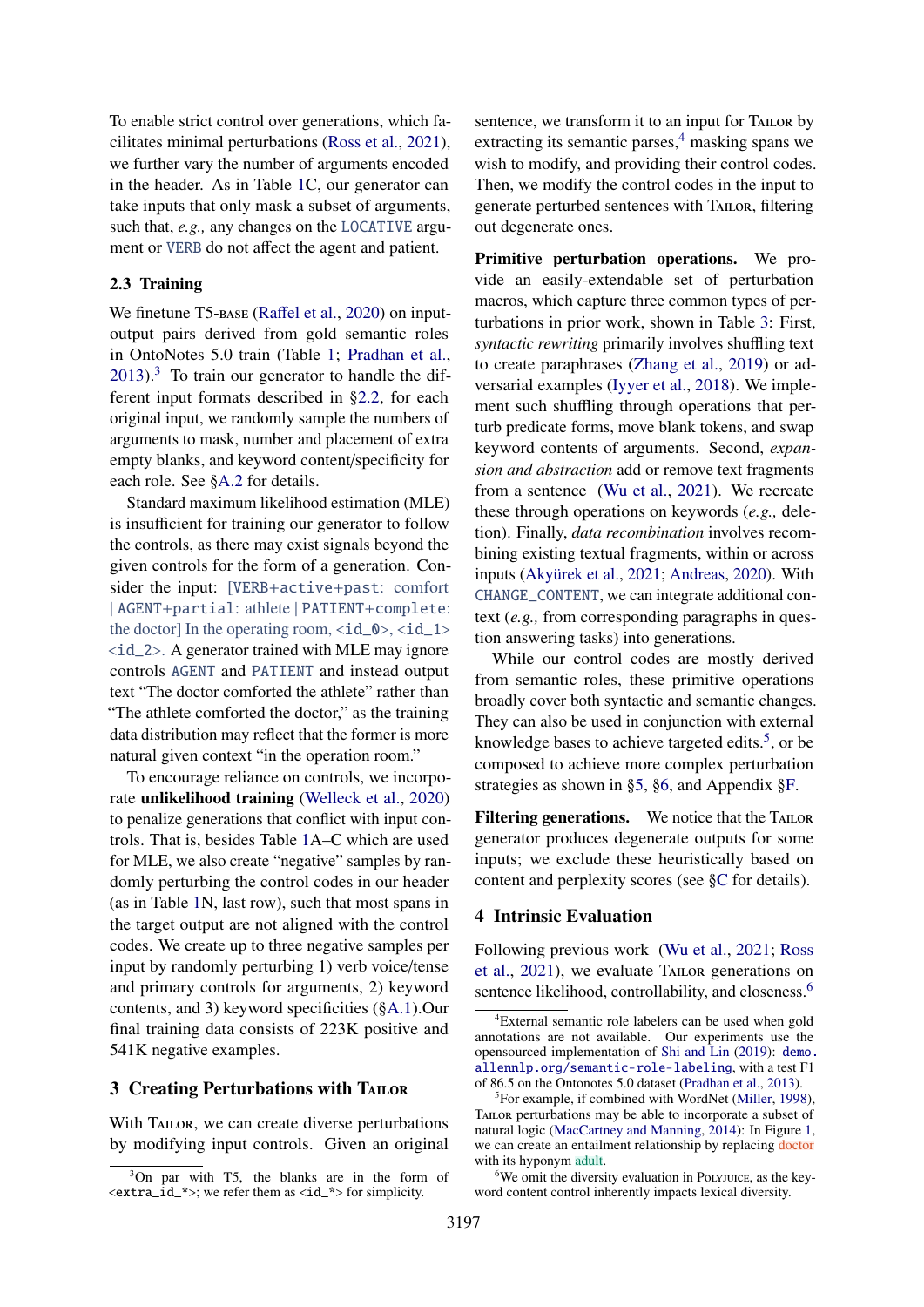<span id="page-4-0"></span>

| (a) Syntactically controlled rewriting                                                                                                             | (b) Sentence expansion and abstraction                                                                                                                                                   |  |  |  |
|----------------------------------------------------------------------------------------------------------------------------------------------------|------------------------------------------------------------------------------------------------------------------------------------------------------------------------------------------|--|--|--|
| CHANGE_VTENSE(present)<br>Strategy<br>→ [VERB+active+past→present: comfort]<br>In the operation room, the doctor comforts the athlete.<br>Perturb. | LOCATIVE: CHANGE_SPEC(partial)<br>Strategy<br>$\rightarrow$ [LOCATIVE+complete+partial: in the operation room]<br>Under the dim light in the operation room, the doctor com-<br>Perturb. |  |  |  |
| CHANGE_VVOICE(passive)<br>Strategy                                                                                                                 | forted the athlete.                                                                                                                                                                      |  |  |  |
| $\rightarrow$ [VERB+active+passive+past: comfort]<br>Inroom, the athlete was comforted by the doctor.<br>Perturb.                                  | LOCATIVE: DELETE<br>Strategy<br>→ [LOCATIVE+complete: in the operation room]                                                                                                             |  |  |  |
| CHANGEIDX(4:0)<br>Strategy                                                                                                                         | In the operation room, the doctor comforted the athlete.<br>Perturb.                                                                                                                     |  |  |  |
| $\rightarrow$ <id_0> In the operation room <id_0><br/>The doctor comforted the athlete in the operation room.<br/>Perturb.</id_0></id_0>           | (c) Data recombination (with external labels and/or contents)                                                                                                                            |  |  |  |
| CORE (SWAP_CORE)<br>Strategy!<br>$\rightarrow$ [AGENT+complete: the athlete+doctor]<br>PATIENT+complete: the doctor+athlete ]                      | CAUSE: CHANGE_CONTENT (because he was in pain)<br>Strategy<br>→[CAUSE+complete: because he was in pain]<br>In the operation room the doctor comforted the athlete<br>Perturb.            |  |  |  |
| In the operation room, the athlete comforted the doctor.<br>Perturb.                                                                               | because he was in pain.                                                                                                                                                                  |  |  |  |

<span id="page-4-3"></span>Table 3: We design a list of primitive operations on input controls to guide perturbations with the Tailor generator.

|                                 |              | <b>Closeness</b> |              | <b>Pred. Controllability</b><br>Arg. Controllability |              |              |              |              |              |
|---------------------------------|--------------|------------------|--------------|------------------------------------------------------|--------------|--------------|--------------|--------------|--------------|
| <b>Generator</b>                | F1           | Precision        | Recall       | Lemma                                                | Tense        | Voice        | Role         | Content      | Spec.        |
| TAILOR<br>TAILOR <sub>MLE</sub> | 64.3<br>58.5 | 66.5<br>59.5     | 73.4<br>68.6 | 74.3<br>72.2                                         | 80.3<br>70.2 | 81.6<br>76.1 | 70.5<br>60.3 | 64.5<br>45.1 | 64.5<br>45.1 |

Table 4: Intrinsic evaluation performance in percentage. Tailor generates perturbations that are close to the original sentence, while reasonably following all the controls specified in Table [2.](#page-2-3) Ablating unlikelihood training  $(TALOR<sub>MLE</sub>)$  hurts all metrics across the board.

We additionally evaluate TAILOR's unique ability to make fine-grained and compositional perturbations.

Metrics. *Likelihood* measures whether the generated text is grammatically correct and semantically meaningful. Following [Ross et al.](#page-11-1) [\(2021\)](#page-11-1), we ask whether perturbing a sentence with TAILOR drastically changes its likelihood. Using a pretrained GPT-2, we compute language modeling losses for both the original and edited texts and report the ratio of edited / original. We desire a value of 1.0, which indicates equivalent losses for the two.

*Controllability* measures if the generator responds to the controls given in inputs. We rely on cycle consistency to evaluate the controls in Table [2:](#page-2-3) For a given generation, we check whether the predicted semantic roles from an SRL system match the control codes in the input (*e.g.,* whether "in the midst of the earthquake" in Figure [1](#page-0-2) gets detected with a TEMPORAL tag). Since SRL predictions can be noisy, we manually inspect a subset of 98 generated spans and verify that cycle consistency measures positively correlate with groundtruth controllability, with Matthews correlation coefficient  $\phi = 0.49$  (more details in [§B\)](#page-14-1).

*Closeness* captures whether the generated sentence involves only necessary changes. Since our generator takes controls at the argument level, we measure closeness with a weighted F1 score on the expected-to-change and actually-changed spans in the original sentence. We identify expected-tochange spans from perturbation operations; in Figure [1A](#page-0-2), all spans should be changed except for agent "the doctor." Then, we deem a span actually edited if  $\geq 50\%$  tokens within a span are changed (*e.g.,* "operation room" in LOCATIVE).[7](#page-4-1) We weigh spans by their lengths to arrive at the final F1 score.

*Compositionality.* We evaluate Tailor without any finetuning on the StylePTB benchmark [\(Lyu](#page-10-2) [et al.,](#page-10-2) [2021\)](#page-10-2), which builds on the Penn Treebank and assesses both *single*, fine-grained transfers (*e.g., To Future Tense*) and *compositional* ones that concurrently edit multiple dimensions (*e.g., To Future Tense*+ *Active To Passive*). We report mean BLEU scores and compare to the transfer-specific baselines reported in the STYLEPTB paper (See  $\S F$ ).

Data. We use STYLEPTB [\(Lyu et al.,](#page-10-2) [2021\)](#page-10-2) to evaluate compositionality. For other metrics, we perturb 1,000 randomly selected sentences from the OntoNotes 5.0 validation dataset, created the same way as negative samples during training ([§A.1\)](#page-13-0), and evaluate on these perturbations.<sup>[8](#page-4-2)</sup>

<span id="page-4-1"></span><sup>&</sup>lt;sup>7</sup>We empirically tune the threshold to be 50%, as it tolerates cases where we do not know exactly how the tokens should change (*e.g.,* when changing keyword sparsity, we do not know exactly how many new tokens should be generated; when changing semantic role controls, we may want to allow some tokens, like particles, to reoccur, while expecting others in the span to change.)

<span id="page-4-2"></span><sup>8</sup>Because these perturbations are generated randomly, some result in sets of controls that are *impossible* to follow. Thus, these results represent a lower bound on TAILOR's controllability in downstream applications, for which strategies would be designed in a more principled, targeted manner, re-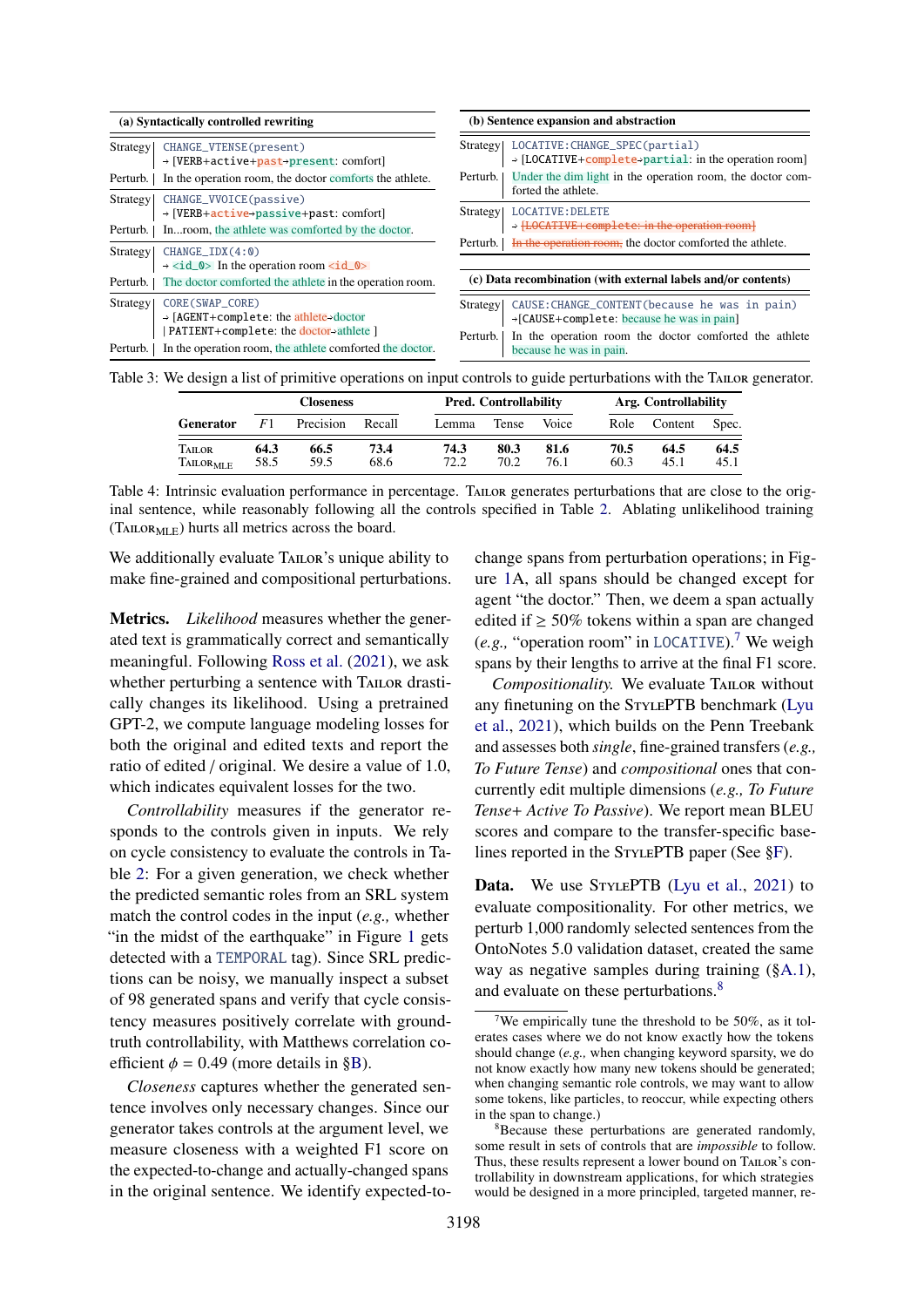#### 4.1 Results

TAILOR generates perturbations with a loss ratio of 0.982, indicating no notable change in language modeling loss after perturbation. As shown in Table [4,](#page-4-3) Tailor perturbations also tend to be close to the original sentence  $(F1 = 64.3\%)$ , with reasonably correct predicates (74.3%-81.6% of the time) and arguments (70.5% controllability on semantic roles and 64.5% on contents.) TAILOR also demonstrates the ability to make compositional changes; it achieves results comparable to those of fine-tuned baselines on 8/9 tested transfers, and even outperforms the fine-tuned baseline on 5 of them (See [§F](#page-17-0) and Table [11](#page-18-0) for more details).

Effect of Unlikelihood Training. We compare TAILOR with a baseline that is finetuned on T5 *without* unlikelihood training (called  $T_{\text{ALORMLE}}$  in Table [4\)](#page-4-3). Across all metrics, unlikelihood training outperforms TAILOR<sub>MLE</sub>, with more controllable and closer perturbations (up to a 20% increase).

Modulating likelihood and closeness. As mentioned in [§2.2,](#page-2-0) our input format supports modulating likelihood and closeness. We can increase closeness by only masking the arguments we want to perturb. To quantify this effect, we randomly select a single argument to perturb for 1K sentences, but vary the number of masked arguments and number of inserted blanks. As desired, closeness is maximized when we mask only the argument we wish to perturb, as in Table [1B](#page-2-1) (with  $F1 = 67.4\%$ ), whereas masking two extra arguments and inserting six extra blanks decreases closeness by 3% and 6%, respectively. On the other hand, we can prioritize likelihood (at the cost of closeness) by adding more blanks (*e.g.,* insert extra roles whose optimal locations are not known in advance). On another 1K sentences, we observe that adding six extra blanks increases the likelihood ratio from 0.93 to 0.95.

## <span id="page-5-0"></span>5 Contrast Set Creation

Manually creating contrast sets is expensive, *e.g.,* [Gardner et al.](#page-9-4) [\(2020\)](#page-9-4) reported spending 10-15 minutes per perturbation for UD Parsing, whereas labeling existing data is more efficient [\(Wu et al.,](#page-12-0) [2021\)](#page-12-0). We show that TAILOR can reduce human labor by automatically generating contrast set instances such that annotators only have to label them. We create Tailor-generated contrast sets for four

stricting the perturbations to result in more plausible sets of controls. See [§B](#page-14-1) for more details.

tasks: boolean question answering (BoolQ: [Clark](#page-9-5) [et al.,](#page-9-5) [2019\)](#page-9-5), extractive QA (SQuAD: [Rajpurkar](#page-11-8) [et al.,](#page-11-8) [2016\)](#page-11-8), dependency tree parsing (UD English: [Nivre et al.,](#page-11-9) [2016\)](#page-11-9), and temporal relation extraction (MATRES: [Ning et al.,](#page-10-7) [2018\)](#page-10-7).<sup>[9](#page-5-1)</sup>

#### <span id="page-5-4"></span>5.1 Replicating Contrast Sets with TAILOR

We take advantage of two key properties of Tai-LOR: First, TAILOR can make context-dependent changes. To recreate the *BoolQ contrast set*, we replicate *Entity Change* in [Gardner et al.](#page-9-4) [\(2020\)](#page-9-4) by replacing content keywords in questions with words in the paragraph that have the same semantic roles. For example, the paragraph in Table [5](#page-6-0) indicates that "his bride" can serve as an AGENT. Second, TAILOR allows for **compositonal** changes. For example, as in Table [5,](#page-6-0) we change prepositional phrase (PP) attachments from *noun*→*verb* to recreate the *UD Parsing contrast set* through the following composition of perturbation operations: remove the prepositional phrase from the patient keyword (*e.g.,* "a diverse range of food at all prices and styles"), and introduce an adjunct argument with the preposition as partial keyword (*e.g.,* LOCATIVE "at"). More details are in [§D.1.](#page-14-2)

Contrast set validity. We consider our perturbation strategies successful if they help reduce human labor, *i.e.,* a contrast set author can easily label or take inspiration from Tailor's generations. Two authors sampled 100 original instances per task, inspected the *top-K* TAILOR perturbations, and labeled an instance to be valid if there is at least one perturbation that changes the groundtruth answer while being fluent or requiring only minor fixes.<sup>[10](#page-5-2)</sup> Table [5](#page-6-0) shows that these TAILOR perturbation strate-gies generate contrast sets with high validity.<sup>[11](#page-5-3)</sup>

#### 5.2 Measuring Contrast Set Quality

We sanity check that TAILOR-generated contrast sets can be used to reveal model errors. For example, a T5-base model finetuned on BoolQ (with test accuracy 83%) has a performance of 65% on both Tailor-generated contrast sets and [Gardner et al.](#page-9-4) [\(2020\)](#page-9-4)'s (more in [§D.2\)](#page-16-0). However, this metric is

<span id="page-5-1"></span><sup>&</sup>lt;sup>9</sup>TAILOR-generated contrast sets are available at [https:](https://github.com/allenai/tailor) [//github.com/allenai/tailor](https://github.com/allenai/tailor).

<span id="page-5-2"></span><sup>10</sup>Because we exercised controls at different granularity (*i.e.,* UD requires sourcing contents from the generator while others mostly require syntactic rewrites with predetermined content), we set  $k = 10$  for UD—an upper bound for not overloading the human inspector—and  $k = 1$  for other tasks.

<span id="page-5-3"></span><sup>&</sup>lt;sup>11</sup>TAILOR achieves higher validity changing attachment from *noun*→*verb* (82%) than *verb*→*noun* (48%). Discussion in [§D.](#page-14-3)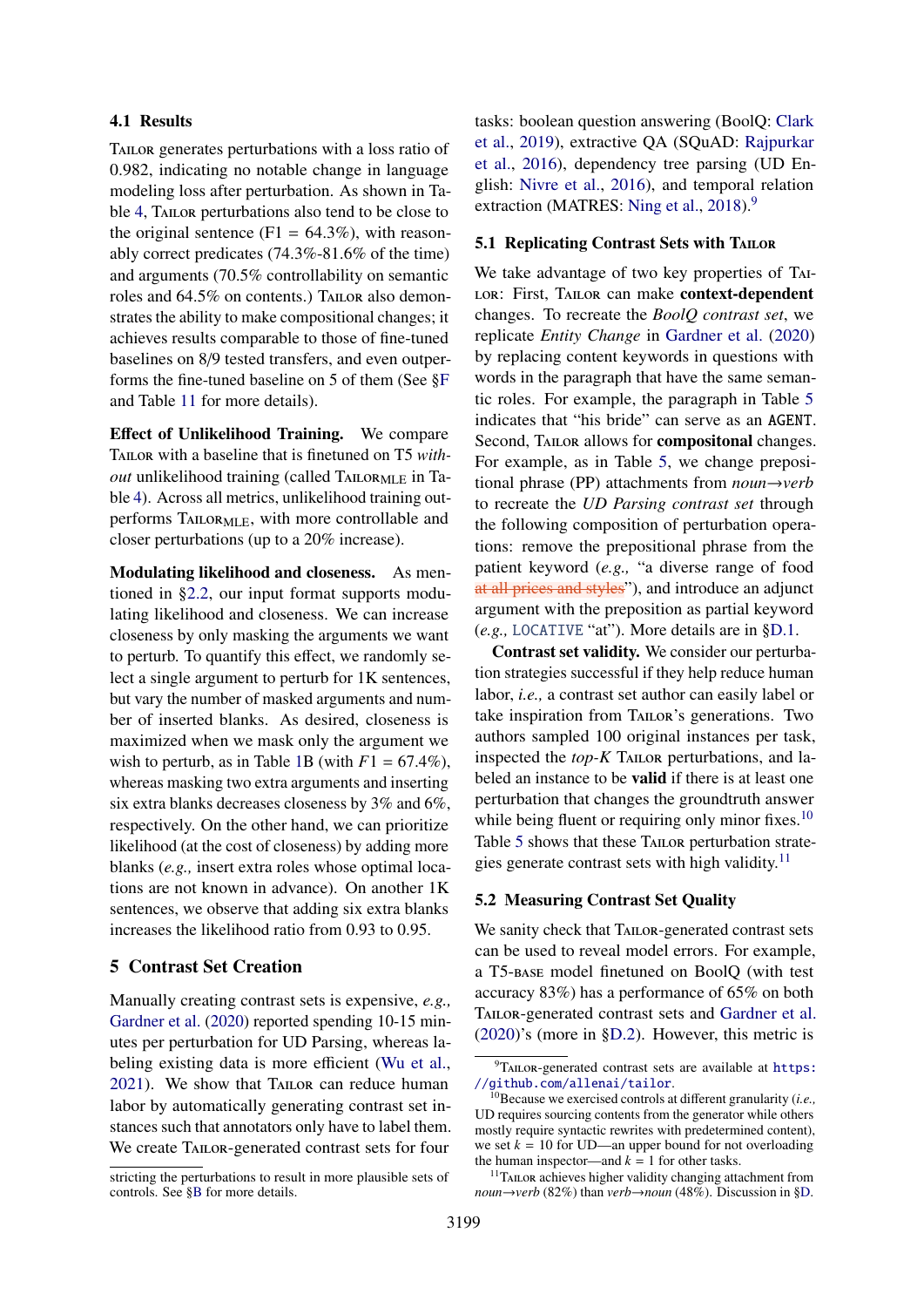<span id="page-6-0"></span>

| Dataset & Task                                                                                                                                                                |                                                                                                                                                                                                                   |  | Top-K validity |  |  |  |
|-------------------------------------------------------------------------------------------------------------------------------------------------------------------------------|-------------------------------------------------------------------------------------------------------------------------------------------------------------------------------------------------------------------|--|----------------|--|--|--|
|                                                                                                                                                                               | <b>BoolQ contrast set (Gardner et al., 2020)</b>                                                                                                                                                                  |  |                |  |  |  |
| Original                                                                                                                                                                      | <b>Paragraph:</b> his bride was revealedDeadpool also discovers that he has a daughterfrom a former flame.<br><b>Question:</b> does [AGENT: Deadpool] [VERB: have] [PATIENT: a kid in the comics]? (Answer: True) |  |                |  |  |  |
| Strategy                                                                                                                                                                      | Change entity (AGENT: CHANGE_CONTENT (his bride))                                                                                                                                                                 |  |                |  |  |  |
| Perturb.                                                                                                                                                                      | <b>Question:</b> does [AGENT: his bride] [VERB: have] [PATIENT: a kid in the comics]? ( <b>Answer:</b> False)                                                                                                     |  |                |  |  |  |
| <b>UD parsing contrast set (Gardner et al., 2020)</b>                                                                                                                         |                                                                                                                                                                                                                   |  |                |  |  |  |
| Original                                                                                                                                                                      | <b>Sentence:</b> [AGENT: It] [VERB: has] [PATIENT: a diverse range of food at all prices and styles].<br><b>PP attachment:</b> Noun ("at all prices and styles" attaches to "food")                               |  |                |  |  |  |
| Swap attachment from noun to verb ( <i>noun—verb</i> )<br>Strategy<br>PATIENT: CHANGE_CONTENT (a diverse range of food)<br>LOCATIVE: CHANGE_CONTENT(at), CHANGE_SPEC(partial) |                                                                                                                                                                                                                   |  |                |  |  |  |
| Perturb.                                                                                                                                                                      | <b>Sentence:</b> [AGENT: It] [VERB: has] [PATIENT: a diverse range of food] [LOCATIVE: at every turn].<br><b>PP attachment:</b> Verb ("at every turn" attaches to "has")                                          |  |                |  |  |  |
|                                                                                                                                                                               | <b>MATRES</b> contrast set (Gardner et al., 2020)                                                                                                                                                                 |  |                |  |  |  |
|                                                                                                                                                                               | <b>QA implication</b> (Ribeiro et al., 2019)                                                                                                                                                                      |  |                |  |  |  |

Table 5: A demonstration of how we recreate contrast sets. Using primitive operations in Table [3,](#page-4-0) TAILOR supports context-aware and compositional changes. More examples (*e.g.,* changing PP attachment *noun*→*verb*) are in [§D.](#page-14-3)

only a proxy for the quality of evaluation data, since it can be made intentionally low if we generate all examples to target a known model error. Thus, we directly analyze the quality of Tailor contrast sets by measuring their lexical diversity and impact on token-level dataset artifacts, both of which play important roles in dataset debiasing.

We measure lexical diversity on UD Parsing contrast sets because it involves sufficient generation of new content. We compare Tailor- and humangenerated [\(Gardner et al.,](#page-9-4) [2020\)](#page-9-4) contrastive edits for the same 100 UD instances: we randomly sample one edit for each valid instance, heuristically extract modified PPs, and compute diversity as the ratio of unique to total new tokens in the PPs, filtering stopwords. For *noun*→*verb*, the ratios are respectively 0.78 and 0.99 for TAILOR and humans; for *verb*→*noun*, both are 1.0. Thus, Tailor can help generate contrast sets without significantly reducing lexical diversity. Furthermore, TAILOR outputs are distinguishable from humans': their unique tokens only overlap for < 15% in *verb*→*noun*, and ∼6% for *noun*→*verb*, suggesting that Tailor can be used as a collaborative tool to diversify generation.

We also ask whether TAILOR perturbations can reduce dataset artifacts. [Gardner et al.](#page-9-0) [\(2021\)](#page-9-0) devise a statistical test for dataset artifacts that builds on the argument that no simple feature (*e.g.,* single token) should show statistically significant correlation with labels in a language understanding problem. In Figure [2,](#page-7-1) we display the results: We plot the numbers of occurrences of each token against the conditional probability of the positive label given that token for both the BoolQ validation

data (red dots) and the contrast created by TAILOR (green dots). All tokens above or below the blue line show statistically significant correlation with positive labels and thus are considered dataset artifacts in [Gardner et al.](#page-9-0) [\(2021\)](#page-9-0)'s framework. While many tokens in the original BoolQ data exhibit significant correlations, most in the Tailor contrast set fall within the confidence region. Thus, TAILOR can help create less evaluation data with fewer artifacts.

## 5.3 Discussion

Across the four tasks, we are able to replicate all perturbation strategies described by authors of the original contrast sets. While TAILOR requires manual effort to implement perturbation strategies, we believe the overall saved annotation effort outweighs this initial cost. First, once implemented, Tailor perturbations can be applied to large datasets without requiring additional annotation effort. This large-scale applicability is especially useful for tasks whose single-instance annotation time is significant (*e.g.,* UD Parsing). Second, given that TAILOR generations are distinguishable from human ones, they may have the potential to compensate for human omissions and thereby increase test case variety, which has been shown to be beneficial in prior work [\(Ribeiro et al.,](#page-11-11) [2020\)](#page-11-11); an interesting direction for future work would be to investigate this hypothesis in more detail. Third, the implementation overhead itself diminishes as more strategies are implemented. In BoolQ, while [Gardner et al.](#page-9-4) [\(2020\)](#page-9-4) manually created "a diverse set of perturbations, including adjective, entity, and event changes" (see their Appendix B.9), these are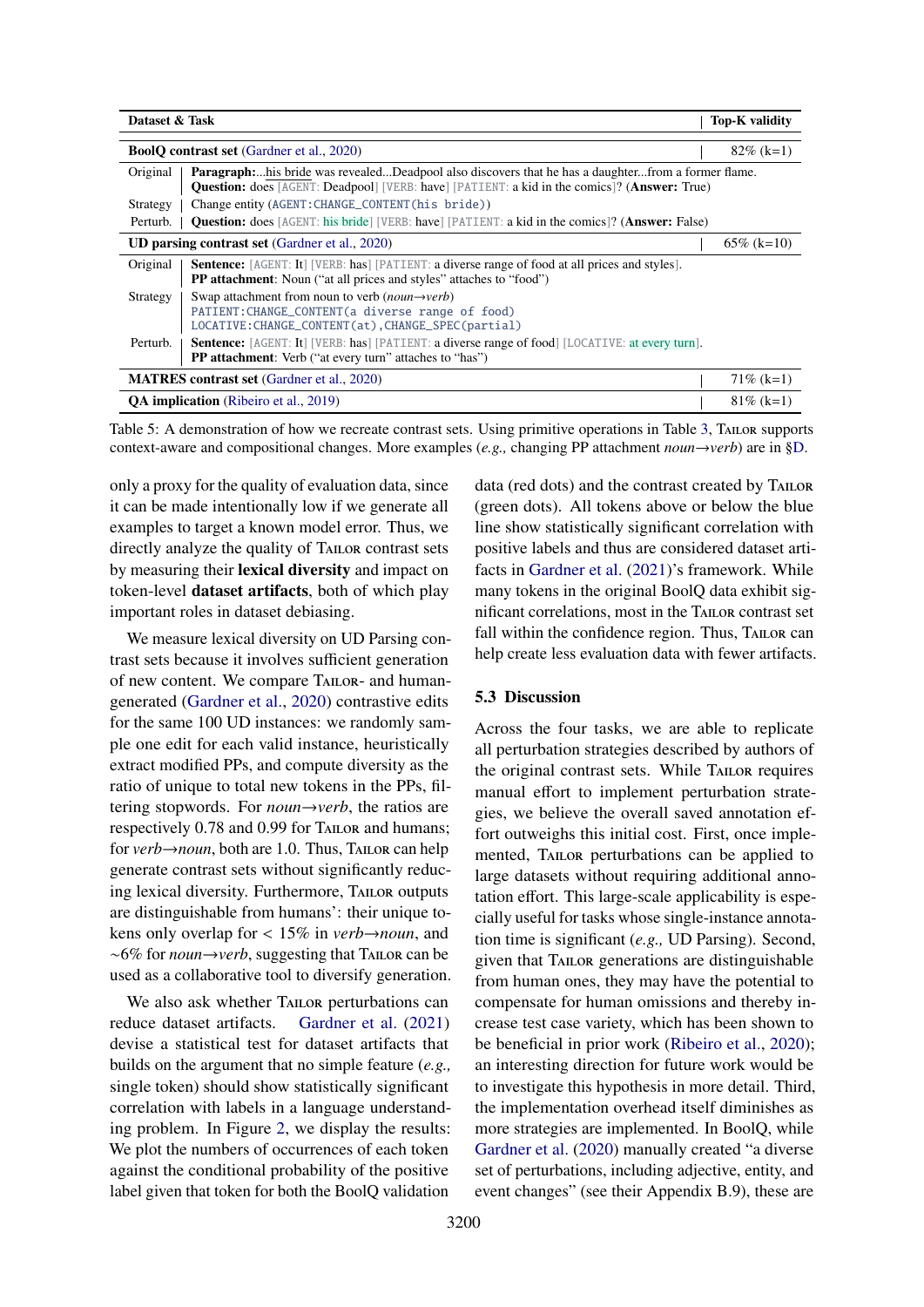<span id="page-7-1"></span>

Figure 2: Dataset artifacts in original BoolQ validation set vs. contrast set created with TAILOR using [\(Gardner](#page-9-0) [et al.,](#page-9-0) [2021\)](#page-9-0)'s statistical test.

all a type of *data recombination* in Table [3,](#page-4-0) and we can unify their implementations with Tailor into the aforementioned keyword replacement in [§5.1.](#page-5-4)

#### <span id="page-7-0"></span>6 Data Augmentation

We explore whether TAILOR can be combined with noisy automated labeling for data augmentation. For the Stanford Natural Language Inference (SNLI) task [\(Bowman et al.,](#page-9-6) [2015\)](#page-9-6), we show that data augmentation with Tailor perturbations increases model robustness to inference heuristics.

[Min et al.](#page-10-8) [\(2020\)](#page-10-8) find that augmenting SNLI training data by swapping hypotheses' subject/objects (*e.g., This collection contains 16 El Grecos.*  $\rightarrow$  16 *El Grecos contain this collection*) improves performance on HANS, a challenge set for diagnosing fallible syntactic heuristics in NLI models [\(McCoy et al.,](#page-10-3) [2019\)](#page-10-3). Following this, we use Tailor to perturb hypotheses with the SWAP\_CORE operation such that *original hypothesis* → *premise* and *perturbed hypothesis*  $\rightarrow$  *new hypothesis.* 

We finetune RoBERTa-base [\(Liu et al.,](#page-10-9) [2019\)](#page-10-9) on different training datasets: original SNLI train data (unaugmented baseline), SNLI train augmented with [Min et al.](#page-10-8) [\(2020\)](#page-10-8) (augmented baseline, referred to as *Syntactic Perturb.* in Table [6\)](#page-7-2), and SNLI train augmented with TAILOR perturbations. We augment  $\sim$ 2% of SNLI train.<sup>[12](#page-7-3)</sup> For each subset, we train 20 models with different random seeds. We evaluate each classifier on the in-domain SNLI test set and the out-of-domain HANS test set. $^{13}$  $^{13}$  $^{13}$ 

As shown in Table [6,](#page-7-2) augmentation with TAILOR leads to 5.8-point gain on HANS overall, HANS and a 29.2-point gain on "non-entailment," compared to the unaugmented baseline. The improvements are significant, with  $t = -6.42$ ,  $p < 10^{-3}$ 

<span id="page-7-2"></span>

|              | <b>HANS</b> Subset |              |                      |  |  |
|--------------|--------------------|--------------|----------------------|--|--|
| <b>SNLI</b>  | All                |              | Entail. Non-entail.  |  |  |
| 91.1<br>91.0 | 64.7<br>67.5       | 99.0<br>95.8 | 30.5<br>39.2<br>59.7 |  |  |
|              | 91.1               | 70.5         | 81.3                 |  |  |

Table 6: TAILOR augmentations lead to statistically significant gains on the HANS challenge set, without decreasing in-domain accuracy.

using Student's t-test. Thus, TAILOR perturbations decrease reliance on the lexical-overlap-based inference heuristic for NLI.

Furthermore, Tailor outperforms *Syntactic Perturb.*, an augmented baseline designed specifically for NLI. We hypothesize that although they create augmentations through similar transformations, [Min et al.](#page-10-8) [\(2020\)](#page-10-8)'s approach is limited to inputs with specific syntactic configurations, whereas Tai-LOR'S SWAP\_CORE argument is applicable to any AGENT and PATIENT arguments. Thus, Tailor is useful for improving model robustness – more so than template-based approaches.

## <span id="page-7-5"></span>7 Related Work

Controllable text generation has been widely used to influence various properties of generated text for text summarization [\(Peng et al.,](#page-11-12) [2019\)](#page-11-12), data augmentation [\(Lee et al.,](#page-10-10) [2021\)](#page-10-10), style transfer [\(Reid](#page-11-0) [and Zhong,](#page-11-0) [2021;](#page-11-0) [Madaan et al.,](#page-10-11) [2020a\)](#page-10-11), adversarial example generation [\(Iyyer et al.,](#page-10-4) [2018\)](#page-10-4), etc. Most generators take simple controls like tense [\(Hu](#page-10-12) [et al.,](#page-10-12) [2017\)](#page-10-12), topic [\(Keskar et al.,](#page-10-13) [2019\)](#page-10-13), or sentiment polarity [\(Dathathri et al.,](#page-9-7) [2020\)](#page-9-7), which underspecify desired transformations. In contrast, Tailor concretizes otherwise sparse controls (*e.g.,* we can specify making a sentence more negative *through negation*.) Recent works incorporating syntactic structures for paraphrasing [\(Iyyer et al.,](#page-10-4) [2018;](#page-10-4) [Chen et al.,](#page-9-8) [2019;](#page-9-8) [Bao et al.,](#page-9-9) [2019;](#page-9-9) [Kumar](#page-10-14) [et al.,](#page-10-14) [2020;](#page-10-14) [Sun et al.,](#page-11-13) [2021;](#page-11-13) [Huang and Chang,](#page-10-15) [2021\)](#page-10-15) or discrete semantic signatures for diverse generation [\(Weir et al.,](#page-12-3) [2020\)](#page-12-3) are similar to TAILOR in their high-dimensional specification.

Also closely related are methods that reconstruct sentences from structured semantic representations. The most similar related work is InFillmore [\(Ou](#page-11-14) [et al.,](#page-11-14) [2021\)](#page-11-14), which uses semantic representations derived from FrameNet with constrained decoding to guide generation. While InFillmore tunes the higher-level semantics of a sentence, Tailor's semantic controls incorporate fine-grained information about the location and semantics of tex-

<span id="page-7-3"></span><sup>12</sup>We augment the 549,367 SNLI train instances with 10,987 new instances. See [§E](#page-17-1) for more details.

<span id="page-7-4"></span><sup>&</sup>lt;sup>13</sup>For HANS, we follow the standard practice and collapse *neutral* and *contradiction* predictions to *non-entailment*.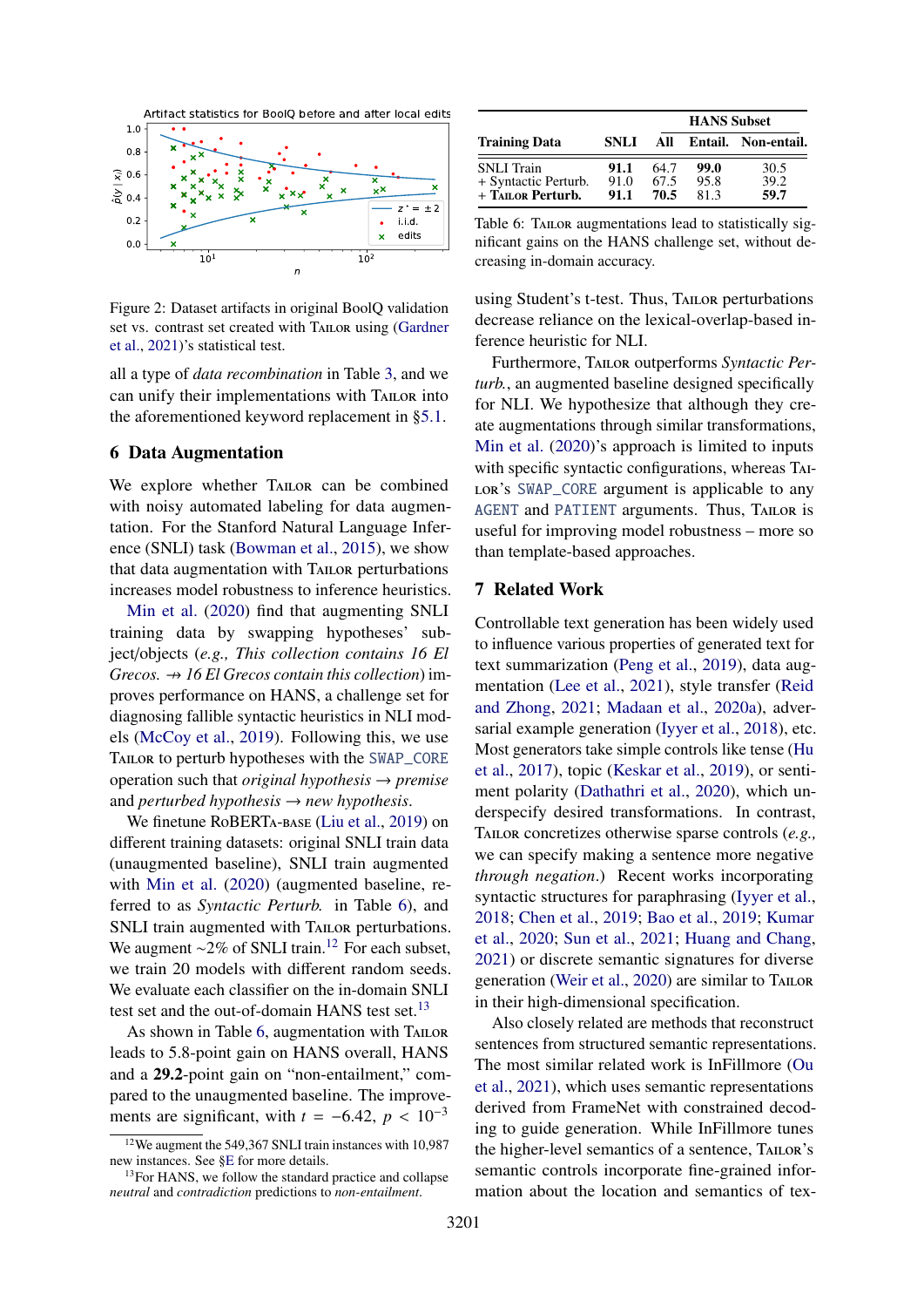tual phrases; in addition, we demonstrate two new applications for semantically-guided generation, contrast set generation and data augmentation. Abstract Meaning Representation [\(Banarescu et al.,](#page-9-10) [2013;](#page-9-10) [Mager et al.,](#page-10-16) [2020\)](#page-10-16) is an alternative semantic representation worth exploring for data perturbation, as it may further enable controls on entity recursions [\(Damonte and Cohen,](#page-9-11) [2019\)](#page-9-11), though expressing such relationships is nontrivial.

Controlled generators have also been successfully used to perturb text for model training, evaluation, and explanation. They usually rely on application-specific labels [\(Ross et al.,](#page-11-1) [2021;](#page-11-1) [Madaan et al.,](#page-10-0) [2020b;](#page-10-0) [Sha et al.,](#page-11-15) [2021;](#page-11-15) [Akyürek](#page-9-2) [et al.,](#page-9-2) [2021\)](#page-9-2) or require pairs of original and perturbed sentences [\(Wu et al.,](#page-12-0) [2021\)](#page-12-0), which are expensive to generalize.

Also related are the creation of minimally edited datasets, either through manual rewriting [\(Gard](#page-9-4)[ner et al.,](#page-9-4) [2020;](#page-9-4) [Kaushik et al.,](#page-10-1) [2020\)](#page-10-1), or creating perturbation templates [\(Andreas,](#page-9-3) [2020;](#page-9-3) [Li et al.,](#page-10-17) [2020;](#page-11-11) [Ribeiro et al.,](#page-11-11) 2020; [Wu et al.,](#page-12-4) [2019\)](#page-12-4); TAILOR reduces the human efforts these studies require.

#### 8 Discussion

We propose TAILOR, a system that enables taskagnostic, complex and context-aware perturbations. TAILOR demonstrates that it is possible to drive fine-grained perturbations with semantic features directly derived from an instance. Crucially, it shows that incorporating classical linguistic structures with modern large-scale neural architectures is feasible: With the help of modern pretrained large models, PropBank-style shallow semantic representations can help steer generation towards desired meanings.

Factors that affect TAILOR's capability. Though broadly applicable, Tailor's controllability and effectiveness vary for different inputs. First, creating automatic perturbations with Tailor requires external SRL predictors, which can be noisy on rare semantic roles or low-resource languages.<sup>[14](#page-8-0)</sup> Empirically, this did not seem to be a bottleneck, as exposing biases in downstream tasks does not usually require rarity at the semantic role level (*e.g.,* testing syntactic heuristics in NLI requires swapping only agents and patients). However, perturbing more challenging linguistic phenomena may require careful SRL predictor augmentation or even manual semantic role annotation.

We also notice TAILOR can sometimes produce degenerate outputs. We hypothesize that this is a byproduct of unlikelihood training — *i.e.,* the generator learns to reduce the likelihood of negative sequences by generating tokens that are very unlikely to appear in natural text. Generation hyperparameters (*e.g.,* number of beams) can reduce the number of degenerate outputs. While we perform unlikelihood training at the sequence level, future work can investigate the effect of penalizing generation at the level of tokens or spans, which may provide finer-grained signals for which spans should be considered unlikely, as well as more strategically balancing positive and negative samples.

Extending TAILOR. We believe the TAILOR generator is well-suited for controlled generation tasks beyond the perturbation-based tasks we explore. Given key entities or arguments as keywords and fully masked contexts, we envision TAILOR can help generate arguments [\(Schiller et al.,](#page-11-16) [2021\)](#page-11-16), compositionally augment data [\(Akyürek et al.,](#page-9-2) [2021\)](#page-9-2), or generate captions [\(Chen et al.,](#page-9-12) [2020\)](#page-9-12). In particular, as shown in [§5,](#page-5-0) TAILOR's human-readable controls can support humans on data curation, which suggests that designing NLP models for augmenting human capabilities is a promising direction.

The design of controls is also worthy of in-depth exploration. As mentioned in [§7,](#page-7-5) AMR might be an alternative for semantic representation, if our primary goal is to express non-sequential relations. On the other hand, dependency parsing labels are useful for syntactic changes; future work may try to balance syntactic and semantic controls.

Having noted these opportunities, we believe TAILOR is already a powerful tool for perturbation, particularly for tasks where compositional changes are required. TAILOR is opensource, and available at <https://github.com/allenai/tailor>.

#### Acknowledgements

We thank Ana Marasović, William Merrill, Thomas R. McCoy, and Daniel S. Weld for their helpful suggestions, and the anonymous reviewers for their feedback. Hao Peng is supported by a Google Fellowship.

<span id="page-8-0"></span> $14$ Note that while TAILOR is designed to be language agnostic, we only evaluated it on English.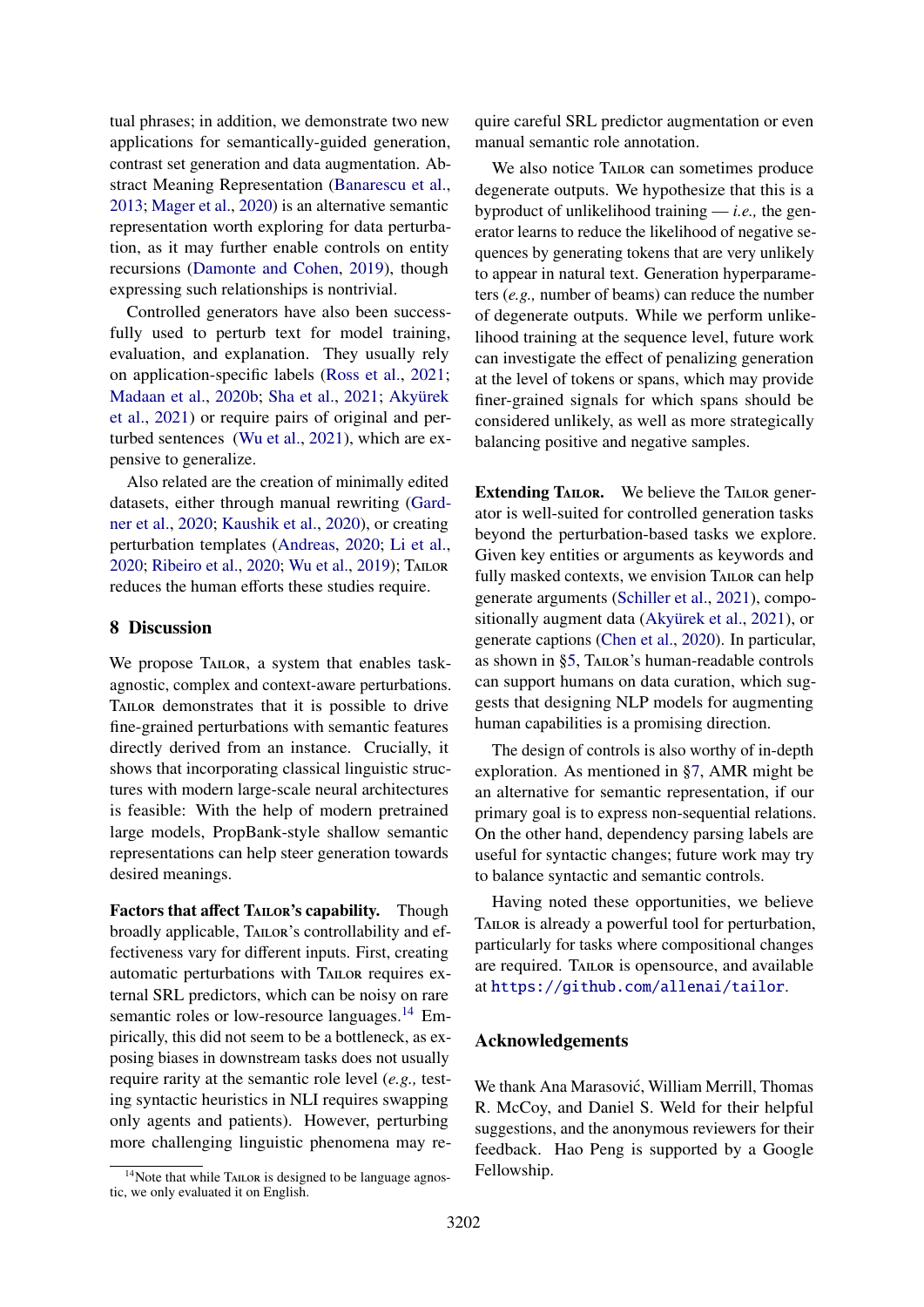## References

- <span id="page-9-2"></span>Ekin Akyürek, Afra Feyza Akyürek, and Jacob Andreas. 2021. [Learning to recombine and resample](https://openreview.net/forum?id=PS3IMnScugk) [data for compositional generalization.](https://openreview.net/forum?id=PS3IMnScugk) In *9th International Conference on Learning Representations, ICLR 2021, Virtual Event, Austria, May 3-7, 2021*. OpenReview.net.
- <span id="page-9-3"></span>Jacob Andreas. 2020. [Good-enough compositional](https://doi.org/10.18653/v1/2020.acl-main.676) [data augmentation.](https://doi.org/10.18653/v1/2020.acl-main.676) In *Proceedings of the 58th Annual Meeting of the Association for Computational Linguistics*, pages 7556–7566, Online. Association for Computational Linguistics.
- <span id="page-9-10"></span>Laura Banarescu, Claire Bonial, Shu Cai, Madalina Georgescu, Kira Griffitt, Ulf Hermjakob, Kevin Knight, Philipp Koehn, Martha Palmer, and Nathan Schneider. 2013. [Abstract Meaning Representation](https://aclanthology.org/W13-2322) [for sembanking.](https://aclanthology.org/W13-2322) In *Proceedings of the 7th Linguistic Annotation Workshop and Interoperability with Discourse*, pages 178–186, Sofia, Bulgaria. Association for Computational Linguistics.
- <span id="page-9-9"></span>Yu Bao, Hao Zhou, Shujian Huang, Lei Li, Lili Mou, Olga Vechtomova, Xin-yu Dai, and Jiajun Chen. 2019. [Generating sentences from disentangled syn](https://doi.org/10.18653/v1/P19-1602)[tactic and semantic spaces.](https://doi.org/10.18653/v1/P19-1602) In *Proceedings of the 57th Annual Meeting of the Association for Computational Linguistics*, pages 6008–6019, Florence, Italy. Association for Computational Linguistics.
- <span id="page-9-6"></span>Samuel R. Bowman, Gabor Angeli, Christopher Potts, and Christopher D. Manning. 2015. [A large anno](https://doi.org/10.18653/v1/D15-1075)[tated corpus for learning natural language inference.](https://doi.org/10.18653/v1/D15-1075) In *Proceedings of the 2015 Conference on Empirical Methods in Natural Language Processing*, pages 632–642, Lisbon, Portugal. Association for Computational Linguistics.
- <span id="page-9-8"></span>Mingda Chen, Qingming Tang, Sam Wiseman, and Kevin Gimpel. 2019. [Controllable paraphrase gen](https://doi.org/10.18653/v1/P19-1599)[eration with a syntactic exemplar.](https://doi.org/10.18653/v1/P19-1599) In *Proceedings of the 57th Annual Meeting of the Association for Computational Linguistics*, pages 5972–5984, Florence, Italy. Association for Computational Linguistics.
- <span id="page-9-12"></span>Shizhe Chen, Qin Jin, Peng Wang, and Qi Wu. 2020. [Say as you wish: Fine-grained control of image cap](https://doi.org/10.1109/CVPR42600.2020.00998)[tion generation with abstract scene graphs.](https://doi.org/10.1109/CVPR42600.2020.00998) In *2020 IEEE*/*CVF Conference on Computer Vision and Pattern Recognition, CVPR 2020, Seattle, WA, USA, June 13-19, 2020*, pages 9959–9968. IEEE.
- <span id="page-9-5"></span>Christopher Clark, Kenton Lee, Ming-Wei Chang, Tom Kwiatkowski, Michael Collins, and Kristina Toutanova. 2019. [BoolQ: Exploring the surprising](https://doi.org/10.18653/v1/N19-1300) diffi[culty of natural yes](https://doi.org/10.18653/v1/N19-1300)/no questions. In *Proceedings of the 2019 Conference of the North American Chapter of the Association for Computational Linguistics: Human Language Technologies, Volume 1 (Long and Short Papers)*, pages 2924–2936, Minneapolis, Minnesota. Association for Computational Linguistics.
- <span id="page-9-11"></span>Marco Damonte and Shay B. Cohen. 2019. [Structural](https://doi.org/10.18653/v1/N19-1366) [neural encoders for AMR-to-text generation.](https://doi.org/10.18653/v1/N19-1366) In *Proceedings of the 2019 Conference of the North American Chapter of the Association for Computational Linguistics: Human Language Technologies, Volume 1 (Long and Short Papers)*, pages 3649–3658, Minneapolis, Minnesota. Association for Computational Linguistics.
- <span id="page-9-7"></span>Sumanth Dathathri, Andrea Madotto, Janice Lan, Jane Hung, Eric Frank, Piero Molino, Jason Yosinski, and Rosanne Liu. 2020. [Plug and play language models:](https://openreview.net/forum?id=H1edEyBKDS) [A simple approach to controlled text generation.](https://openreview.net/forum?id=H1edEyBKDS) In *8th International Conference on Learning Representations, ICLR 2020, Addis Ababa, Ethiopia, April 26-30, 2020*. OpenReview.net.
- <span id="page-9-4"></span>Matt Gardner, Yoav Artzi, Victoria Basmov, Jonathan Berant, Ben Bogin, Sihao Chen, Pradeep Dasigi, Dheeru Dua, Yanai Elazar, Ananth Gottumukkala, Nitish Gupta, Hannaneh Hajishirzi, Gabriel Ilharco, Daniel Khashabi, Kevin Lin, Jiangming Liu, Nelson F. Liu, Phoebe Mulcaire, Qiang Ning, Sameer Singh, Noah A. Smith, Sanjay Subramanian, Reut Tsarfaty, Eric Wallace, Ally Zhang, and Ben Zhou. 2020. [Evaluating models' local decision boundaries](https://doi.org/10.18653/v1/2020.findings-emnlp.117) [via contrast sets.](https://doi.org/10.18653/v1/2020.findings-emnlp.117) In *Findings of the Association for Computational Linguistics: EMNLP 2020*, pages 1307–1323, Online. Association for Computational Linguistics.
- <span id="page-9-14"></span>Matt Gardner, Joel Grus, Mark Neumann, Oyvind Tafjord, Pradeep Dasigi, Nelson F. Liu, Matthew Peters, Michael Schmitz, and Luke Zettlemoyer. 2018. [AllenNLP: A deep semantic natural language pro](https://doi.org/10.18653/v1/W18-2501)[cessing platform.](https://doi.org/10.18653/v1/W18-2501) In *Proceedings of Workshop for NLP Open Source Software (NLP-OSS)*, pages 1– 6, Melbourne, Australia. Association for Computational Linguistics.
- <span id="page-9-0"></span>Matt Gardner, William Merrill, Jesse Dodge, Matthew Peters, Alexis Ross, Sameer Singh, and Noah A. Smith. 2021. [Competency problems: On finding](https://doi.org/10.18653/v1/2021.emnlp-main.135) [and removing artifacts in language data.](https://doi.org/10.18653/v1/2021.emnlp-main.135) In *Proceedings of the 2021 Conference on Empirical Methods in Natural Language Processing*, pages 1801–1813, Online and Punta Cana, Dominican Republic. Association for Computational Linguistics.
- <span id="page-9-1"></span>Jan Hajič, Massimiliano Ciaramita, Richard Johansson, Daisuke Kawahara, Maria Antònia Martí, Lluís Màrquez, Adam Meyers, Joakim Nivre, Sebastian Padó, Jan Štěpánek, Pavel Straňák, Mihai Surdeanu, Nianwen Xue, and Yi Zhang. 2009. [The CoNLL-](https://aclanthology.org/W09-1201)[2009 shared task: Syntactic and semantic depen](https://aclanthology.org/W09-1201)[dencies in multiple languages.](https://aclanthology.org/W09-1201) In *Proceedings of the Thirteenth Conference on Computational Natural Language Learning (CoNLL 2009): Shared Task*, pages 1–18, Boulder, Colorado. Association for Computational Linguistics.
- <span id="page-9-13"></span>Chris Hokamp and Qun Liu. 2017. [Lexically con](https://doi.org/10.18653/v1/P17-1141)[strained decoding for sequence generation using grid](https://doi.org/10.18653/v1/P17-1141) [beam search.](https://doi.org/10.18653/v1/P17-1141) In *Proceedings of the 55th Annual*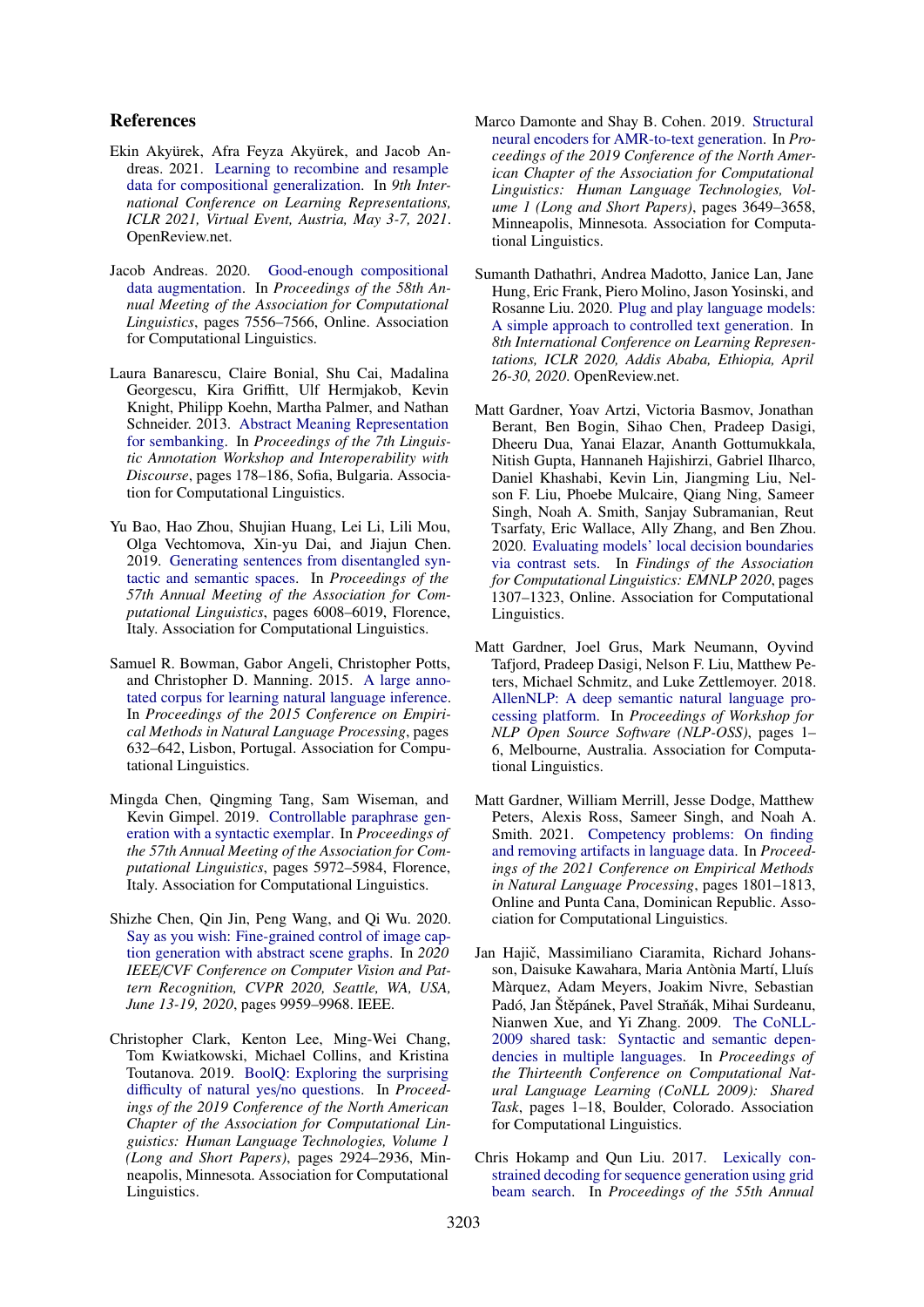*Meeting of the Association for Computational Linguistics (Volume 1: Long Papers)*, pages 1535–1546, Vancouver, Canada. Association for Computational Linguistics.

- <span id="page-10-12"></span>Zhiting Hu, Zichao Yang, Xiaodan Liang, Ruslan Salakhutdinov, and Eric P. Xing. 2017. [Toward con](http://proceedings.mlr.press/v70/hu17e.html)[trolled generation of text.](http://proceedings.mlr.press/v70/hu17e.html) In *Proceedings of the 34th International Conference on Machine Learning, ICML 2017, Sydney, NSW, Australia, 6-11 August 2017*, volume 70 of *Proceedings of Machine Learning Research*, pages 1587–1596. PMLR.
- <span id="page-10-15"></span>Kuan-Hao Huang and Kai-Wei Chang. 2021. [Generat](https://doi.org/10.18653/v1/2021.eacl-main.88)[ing syntactically controlled paraphrases without us](https://doi.org/10.18653/v1/2021.eacl-main.88)[ing annotated parallel pairs.](https://doi.org/10.18653/v1/2021.eacl-main.88) In *Proceedings of the 16th Conference of the European Chapter of the Association for Computational Linguistics: Main Volume*, pages 1022–1033, Online. Association for Computational Linguistics.
- <span id="page-10-4"></span>Mohit Iyyer, John Wieting, Kevin Gimpel, and Luke Zettlemoyer. 2018. [Adversarial example generation](https://doi.org/10.18653/v1/N18-1170) [with syntactically controlled paraphrase networks.](https://doi.org/10.18653/v1/N18-1170) In *Proceedings of the 2018 Conference of the North American Chapter of the Association for Computational Linguistics: Human Language Technologies, Volume 1 (Long Papers)*, pages 1875–1885, New Orleans, Louisiana. Association for Computational Linguistics.
- <span id="page-10-1"></span>Divyansh Kaushik, Eduard H. Hovy, and Zachary Chase Lipton. 2020. [Learning the di](https://openreview.net/forum?id=Sklgs0NFvr)fference that makes A diff[erence with counterfactually](https://openreview.net/forum?id=Sklgs0NFvr)[augmented data.](https://openreview.net/forum?id=Sklgs0NFvr) In *8th International Conference on Learning Representations, ICLR 2020, Addis Ababa, Ethiopia, April 26-30, 2020*. OpenReview.net.
- <span id="page-10-13"></span>N. Keskar, Bryan McCann, L. Varshney, Caiming Xiong, and R. Socher. 2019. Ctrl: A conditional transformer language model for controllable generation. *ArXiv*, abs/1909.05858.
- <span id="page-10-14"></span>Ashutosh Kumar, Kabir Ahuja, Raghuram Vadapalli, and Partha Talukdar. 2020. [Syntax-guided con](https://doi.org/10.1162/tacl_a_00318)[trolled generation of paraphrases.](https://doi.org/10.1162/tacl_a_00318) *Transactions of the Association for Computational Linguistics*, 8:329–345.
- <span id="page-10-10"></span>Kenton Lee, Kelvin Guu, Luheng He, Timothy Dozat, and Hyung Won Chung. 2021. Neural data and Hyung Won Chung. 2021. augmentation via example extrapolation. *ArXiv*, abs/2102.01335.
- <span id="page-10-17"></span>Chuanrong Li, Lin Shengshuo, Zeyu Liu, Xinyi Wu, Xuhui Zhou, and Shane Steinert-Threlkeld. 2020. [Linguistically-informed transformations \(LIT\): A](https://doi.org/10.18653/v1/2020.blackboxnlp-1.12) [method for automatically generating contrast sets.](https://doi.org/10.18653/v1/2020.blackboxnlp-1.12) In *Proceedings of the Third BlackboxNLP Workshop on Analyzing and Interpreting Neural Networks for NLP*, pages 126–135, Online. Association for Computational Linguistics.
- <span id="page-10-9"></span>Yinhan Liu, Myle Ott, Naman Goyal, Jingfei Du, Mandar Joshi, Danqi Chen, Omer Levy, Mike Lewis,

Luke Zettlemoyer, and Veselin Stoyanov. 2019. [Roberta: A robustly optimized bert pretraining ap](http://arxiv.org/abs/1907.11692)[proach.](http://arxiv.org/abs/1907.11692)

- <span id="page-10-2"></span>Yiwei Lyu, Paul Pu Liang, Hai Pham, Eduard Hovy, Barnabás Póczos, Ruslan Salakhutdinov, and Louis-Philippe Morency. 2021. [StylePTB: A composi](https://doi.org/10.18653/v1/2021.naacl-main.171)[tional benchmark for fine-grained controllable text](https://doi.org/10.18653/v1/2021.naacl-main.171) [style transfer.](https://doi.org/10.18653/v1/2021.naacl-main.171) In *Proceedings of the 2021 Conference of the North American Chapter of the Association for Computational Linguistics: Human Language Technologies*, pages 2116–2138, Online. Association for Computational Linguistics.
- <span id="page-10-6"></span>Bill MacCartney and Christopher D Manning. 2014. Natural logic and natural language inference. In *Computing meaning*, pages 129–147. Springer.
- <span id="page-10-11"></span>Aman Madaan, Amrith Setlur, Tanmay Parekh, Barnabas Poczos, Graham Neubig, Yiming Yang, Ruslan Salakhutdinov, Alan W Black, and Shrimai Prabhumoye. 2020a. [Politeness transfer: A tag and gen](https://doi.org/10.18653/v1/2020.acl-main.169)[erate approach.](https://doi.org/10.18653/v1/2020.acl-main.169) In *Proceedings of the 58th Annual Meeting of the Association for Computational Linguistics*, pages 1869–1881, Online. Association for Computational Linguistics.
- <span id="page-10-0"></span>Nishtha Madaan, Inkit Padhi, Naveen Panwar, and Diptikalyan Saha. 2020b. [Generate your counterfactu](https://arxiv.org/abs/2012.04698)[als: Towards controlled counterfactual generation](https://arxiv.org/abs/2012.04698) [for text.](https://arxiv.org/abs/2012.04698) *ArXiv preprint*, abs/2012.04698.
- <span id="page-10-16"></span>Manuel Mager, Ramón Fernandez Astudillo, Tahira Naseem, Md Arafat Sultan, Young-Suk Lee, Radu Florian, and Salim Roukos. 2020. [GPT-too: A](https://doi.org/10.18653/v1/2020.acl-main.167) [language-model-first approach for AMR-to-text gen](https://doi.org/10.18653/v1/2020.acl-main.167)[eration.](https://doi.org/10.18653/v1/2020.acl-main.167) In *Proceedings of the 58th Annual Meeting of the Association for Computational Linguistics*, pages 1846–1852, Online. Association for Computational Linguistics.
- <span id="page-10-3"></span>Tom McCoy, Ellie Pavlick, and Tal Linzen. 2019. [Right for the wrong reasons: Diagnosing syntactic](https://doi.org/10.18653/v1/P19-1334) [heuristics in natural language inference.](https://doi.org/10.18653/v1/P19-1334) In *Proceedings of the 57th Annual Meeting of the Association for Computational Linguistics*, pages 3428–3448, Florence, Italy. Association for Computational Linguistics.
- <span id="page-10-5"></span>George A Miller. 1998. *WordNet: An electronic lexical database*. MIT press.
- <span id="page-10-8"></span>Junghyun Min, R. Thomas McCoy, Dipanjan Das, Emily Pitler, and Tal Linzen. 2020. [Syntactic](https://doi.org/10.18653/v1/2020.acl-main.212) [data augmentation increases robustness to inference](https://doi.org/10.18653/v1/2020.acl-main.212) [heuristics.](https://doi.org/10.18653/v1/2020.acl-main.212) In *Proceedings of the 58th Annual Meeting of the Association for Computational Linguistics*, pages 2339–2352, Online. Association for Computational Linguistics.
- <span id="page-10-7"></span>Qiang Ning, Hao Wu, and Dan Roth. 2018. [A multi](https://doi.org/10.18653/v1/P18-1122)[axis annotation scheme for event temporal relations.](https://doi.org/10.18653/v1/P18-1122) In *Proceedings of the 56th Annual Meeting of the Association for Computational Linguistics (Volume 1: Long Papers)*, pages 1318–1328, Melbourne, Australia. Association for Computational Linguistics.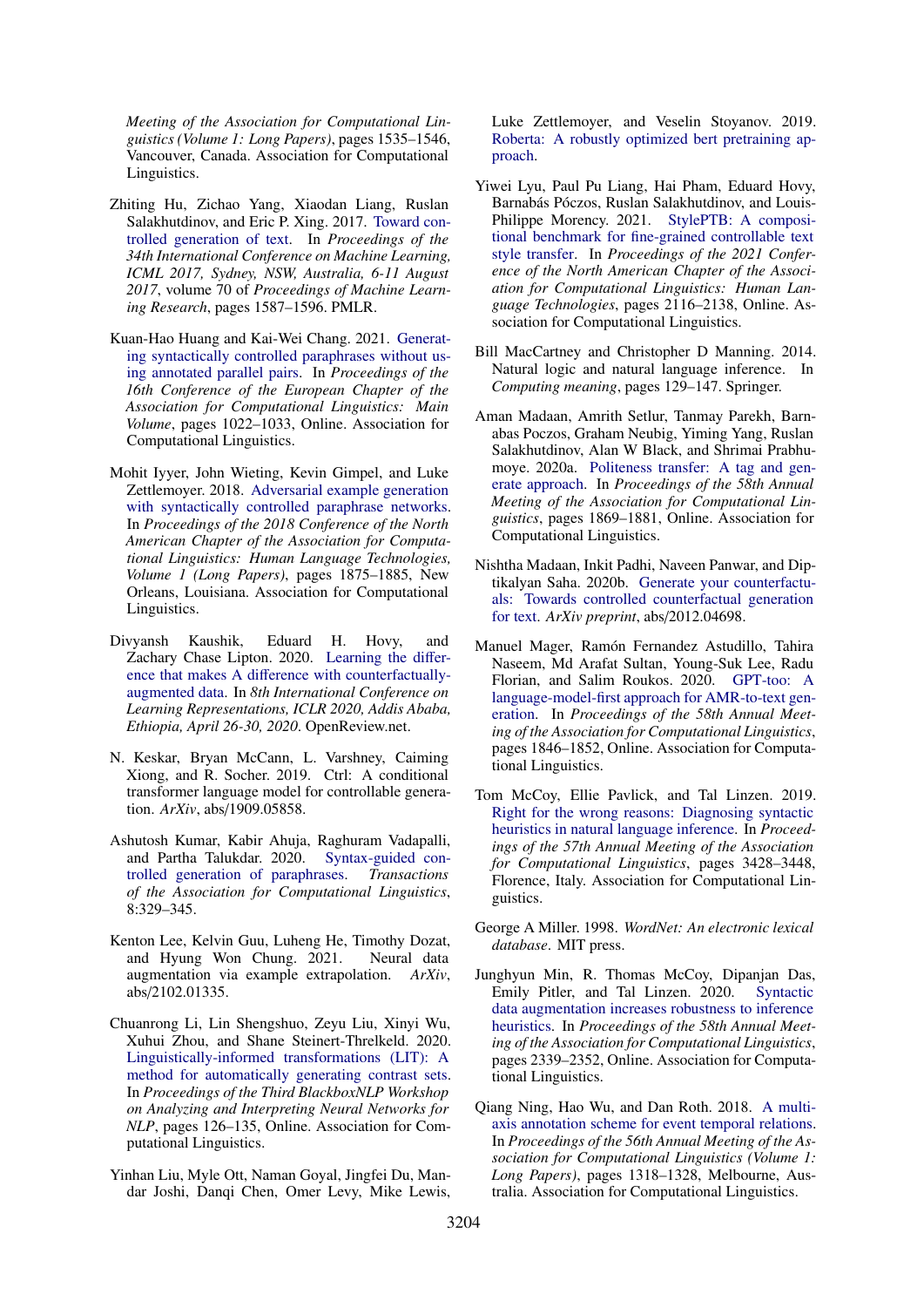- <span id="page-11-9"></span>Joakim Nivre, Marie-Catherine de Marneffe, Filip Ginter, Yoav Goldberg, Jan Hajič, Christopher D. Manning, Ryan McDonald, Slav Petrov, Sampo Pyysalo, Natalia Silveira, Reut Tsarfaty, and Daniel Zeman. 2016. [Universal Dependencies v1: A multilingual](https://aclanthology.org/L16-1262) [treebank collection.](https://aclanthology.org/L16-1262) In *Proceedings of the Tenth International Conference on Language Resources and Evaluation (LREC'16)*, pages 1659–1666, Portorož, Slovenia. European Language Resources Association (ELRA).
- <span id="page-11-14"></span>Jiefu Ou, Nathaniel Weir, Anton Belyy, Felix Yu, and Benjamin Van Durme. 2021. [InFillmore: Frame](https://doi.org/10.18653/v1/2021.starsem-1.12)[guided language generation with bidirectional con](https://doi.org/10.18653/v1/2021.starsem-1.12)[text.](https://doi.org/10.18653/v1/2021.starsem-1.12) In *Proceedings of \*SEM 2021: The Tenth Joint Conference on Lexical and Computational Semantics*, pages 129–142, Online. Association for Computational Linguistics.
- <span id="page-11-3"></span>Martha Palmer, Daniel Gildea, and Paul Kingsbury. 2005. [The Proposition Bank: An annotated cor](https://doi.org/10.1162/0891201053630264)[pus of semantic roles.](https://doi.org/10.1162/0891201053630264) *Computational Linguistics*, 31(1):71–106.
- <span id="page-11-4"></span>Giovanni Paolini, Ben Athiwaratkun, Jason Krone, Jie Ma, Alessandro Achille, Rishita Anubhai, Cícero Nogueira dos Santos, Bing Xiang, and Stefano Soatto. 2021. [Structured prediction as transla](https://openreview.net/forum?id=US-TP-xnXI)[tion between augmented natural languages.](https://openreview.net/forum?id=US-TP-xnXI) In *9th International Conference on Learning Representations, ICLR 2021, Virtual Event, Austria, May 3-7, 2021*. OpenReview.net.
- <span id="page-11-12"></span>Hao Peng, Ankur Parikh, Manaal Faruqui, Bhuwan Dhingra, and Dipanjan Das. 2019. [Text generation](https://doi.org/10.18653/v1/N19-1263) [with exemplar-based adaptive decoding.](https://doi.org/10.18653/v1/N19-1263) In *Proceedings of the 2019 Conference of the North American Chapter of the Association for Computational Linguistics: Human Language Technologies, Volume 1 (Long and Short Papers)*, pages 2555–2565, Minneapolis, Minnesota. Association for Computational Linguistics.
- <span id="page-11-6"></span>Sameer Pradhan, Alessandro Moschitti, Nianwen Xue, Hwee Tou Ng, Anders Björkelund, Olga Uryupina, Yuchen Zhang, and Zhi Zhong. 2013. [Towards ro](https://aclanthology.org/W13-3516)[bust linguistic analysis using OntoNotes.](https://aclanthology.org/W13-3516) In *Proceedings of the Seventeenth Conference on Computational Natural Language Learning*, pages 143–152, Sofia, Bulgaria. Association for Computational Linguistics.
- <span id="page-11-5"></span>Colin Raffel, Noam Shazeer, Adam Roberts, Katherine Lee, Sharan Narang, Michael Matena, Yanqi Zhou, Wei Li, and Peter J. Liu. 2020. [Exploring](http://jmlr.org/papers/v21/20-074.html) [the limits of transfer learning with a unified text-to](http://jmlr.org/papers/v21/20-074.html)[text transformer.](http://jmlr.org/papers/v21/20-074.html) *Journal of Machine Learning Research*, 21(140):1–67.
- <span id="page-11-8"></span>Pranav Rajpurkar, Jian Zhang, Konstantin Lopyrev, and Percy Liang. 2016. [SQuAD: 100,000](https://doi.org/10.18653/v1/D16-1264)+ questions for [machine comprehension of text.](https://doi.org/10.18653/v1/D16-1264) In *Proceedings of the 2016 Conference on Empirical Methods in Natural Language Processing*, pages 2383–2392, Austin, Texas. Association for Computational Linguistics.
- <span id="page-11-0"></span>Machel Reid and Victor Zhong. 2021. [LEWIS: Leven](https://doi.org/10.18653/v1/2021.findings-acl.344)[shtein editing for unsupervised text style transfer.](https://doi.org/10.18653/v1/2021.findings-acl.344) In *Findings of the Association for Computational Linguistics: ACL-IJCNLP 2021*, pages 3932–3944, Online. Association for Computational Linguistics.
- <span id="page-11-10"></span>Marco Tulio Ribeiro, Carlos Guestrin, and Sameer Singh. 2019. [Are red roses red? evaluating con](https://doi.org/10.18653/v1/P19-1621)[sistency of question-answering models.](https://doi.org/10.18653/v1/P19-1621) In *Proceedings of the 57th Annual Meeting of the Association for Computational Linguistics*, pages 6174–6184, Florence, Italy. Association for Computational Linguistics.
- <span id="page-11-11"></span>Marco Tulio Ribeiro, Tongshuang Wu, Carlos Guestrin, and Sameer Singh. 2020. [Beyond accuracy: Be](https://doi.org/10.18653/v1/2020.acl-main.442)[havioral testing of NLP models with CheckList.](https://doi.org/10.18653/v1/2020.acl-main.442) In *Proceedings of the 58th Annual Meeting of the Association for Computational Linguistics*, pages 4902– 4912, Online. Association for Computational Linguistics.
- <span id="page-11-1"></span>Alexis Ross, Ana Marasović, and Matthew Peters. 2021. [Explaining NLP models via minimal con](https://doi.org/10.18653/v1/2021.findings-acl.336)[trastive editing \(MiCE\).](https://doi.org/10.18653/v1/2021.findings-acl.336) In *Findings of the Association for Computational Linguistics: ACL-IJCNLP 2021*, pages 3840–3852, Online. Association for Computational Linguistics.
- <span id="page-11-16"></span>Benjamin Schiller, Johannes Daxenberger, and Iryna Gurevych. 2021. [Aspect-controlled neural argument](https://doi.org/10.18653/v1/2021.naacl-main.34) [generation.](https://doi.org/10.18653/v1/2021.naacl-main.34) In *Proceedings of the 2021 Conference of the North American Chapter of the Association for Computational Linguistics: Human Language Technologies*, pages 380–396, Online. Association for Computational Linguistics.
- <span id="page-11-15"></span>Lei Sha, Patrick Hohenecker, and Thomas Lukasiewicz. 2021. [Controlling text edition by changing answers](https://doi.org/10.18653/v1/2021.findings-acl.110) [of specific questions.](https://doi.org/10.18653/v1/2021.findings-acl.110) In *Findings of the Association for Computational Linguistics: ACL-IJCNLP 2021*, pages 1288–1299, Online. Association for Computational Linguistics.
- <span id="page-11-17"></span>Shikhar Sharma, Layla El Asri, Hannes Schulz, and Jeremie Zumer. 2017. [vised metrics in task-oriented dialogue for evaluat](https://arxiv.org/abs/1706.09799)[ing natural language generation.](https://arxiv.org/abs/1706.09799) *ArXiv preprint*, abs/1706.09799.
- <span id="page-11-7"></span>Peng Shi and Jimmy Lin. 2019. [Simple bert models for](https://arxiv.org/abs/1904.05255) [relation extraction and semantic role labeling.](https://arxiv.org/abs/1904.05255) *ArXiv preprint*, abs/1904.05255.
- <span id="page-11-13"></span>Jiao Sun, Xuezhe Ma, and Nanyun Peng. 2021. [AE-](https://doi.org/10.18653/v1/2021.emnlp-main.420)[SOP: Paraphrase generation with adaptive syntactic](https://doi.org/10.18653/v1/2021.emnlp-main.420) [control.](https://doi.org/10.18653/v1/2021.emnlp-main.420) In *Proceedings of the 2021 Conference on Empirical Methods in Natural Language Processing*, pages 5176–5189, Online and Punta Cana, Dominican Republic. Association for Computational Linguistics.
- <span id="page-11-2"></span>Damien Teney, Ehsan Abbasnedjad, and Anton van den Hengel. 2020. [Learning what makes a di](https://arxiv.org/abs/2004.09034)fference [from counterfactual examples and gradient supervi](https://arxiv.org/abs/2004.09034)[sion.](https://arxiv.org/abs/2004.09034) *ArXiv preprint*, abs/2004.09034.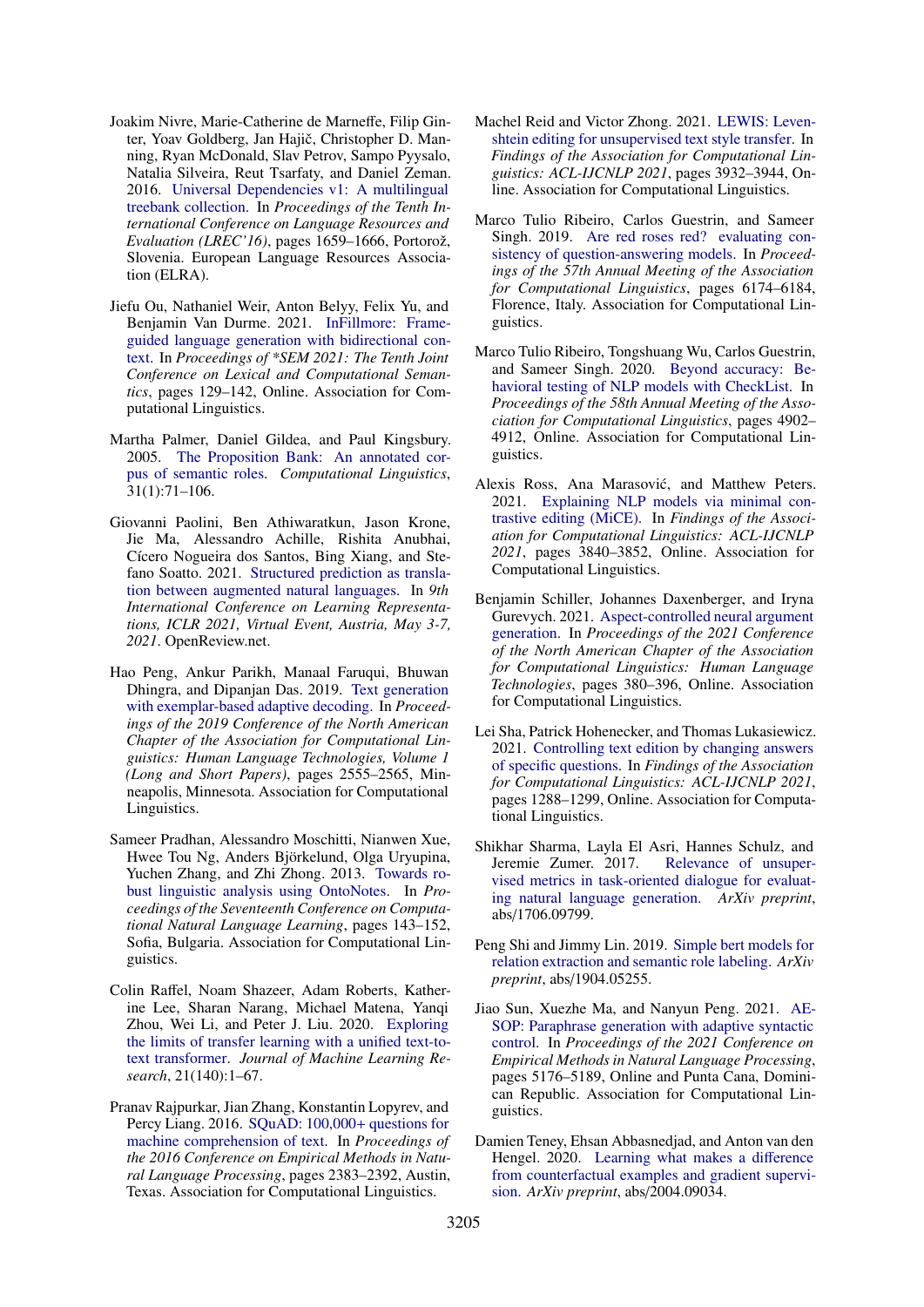- <span id="page-12-6"></span>Chantal van Son, Oana Inel, Roser Morante, Lora Aroyo, and Piek Vossen. 2018. [Resource interop](https://aclanthology.org/L18-1178)[erability for sustainable benchmarking: The case of](https://aclanthology.org/L18-1178) [events.](https://aclanthology.org/L18-1178) In *Proceedings of the Eleventh International Conference on Language Resources and Evaluation (LREC 2018)*, Miyazaki, Japan. European Language Resources Association (ELRA).
- <span id="page-12-3"></span>Nathaniel Weir, João Sedoc, and Benjamin Van Durme. 2020. [COD3S: Diverse generation with discrete se](https://doi.org/10.18653/v1/2020.emnlp-main.421)[mantic signatures.](https://doi.org/10.18653/v1/2020.emnlp-main.421) In *Proceedings of the 2020 Conference on Empirical Methods in Natural Language Processing (EMNLP)*, pages 5199–5211, Online. Association for Computational Linguistics.
- <span id="page-12-1"></span>Sean Welleck, Ilia Kulikov, Stephen Roller, Emily Dinan, Kyunghyun Cho, and Jason Weston. 2020. [Neu](https://openreview.net/forum?id=SJeYe0NtvH)[ral text generation with unlikelihood training.](https://openreview.net/forum?id=SJeYe0NtvH) In *8th International Conference on Learning Representations, ICLR 2020, Addis Ababa, Ethiopia, April 26-30, 2020*. OpenReview.net.
- <span id="page-12-5"></span>Thomas Wolf, Lysandre Debut, Victor Sanh, Julien Chaumond, Clement Delangue, Anthony Moi, Pierric Cistac, Tim Rault, Remi Louf, Morgan Funtowicz, Joe Davison, Sam Shleifer, Patrick von Platen, Clara Ma, Yacine Jernite, Julien Plu, Canwen Xu, Teven Le Scao, Sylvain Gugger, Mariama Drame, Quentin Lhoest, and Alexander Rush. 2020. [Trans](https://doi.org/10.18653/v1/2020.emnlp-demos.6)[formers: State-of-the-art natural language process](https://doi.org/10.18653/v1/2020.emnlp-demos.6)[ing.](https://doi.org/10.18653/v1/2020.emnlp-demos.6) In *Proceedings of the 2020 Conference on Empirical Methods in Natural Language Processing: System Demonstrations*, pages 38–45, Online. Association for Computational Linguistics.
- <span id="page-12-4"></span>Tongshuang Wu, Marco Tulio Ribeiro, Jeffrey Heer, and Daniel Weld. 2019. [Errudite: Scalable, repro](https://doi.org/10.18653/v1/P19-1073)[ducible, and testable error analysis.](https://doi.org/10.18653/v1/P19-1073) In *Proceedings of the 57th Annual Meeting of the Association for Computational Linguistics*, pages 747–763, Florence, Italy. Association for Computational Linguistics.
- <span id="page-12-0"></span>Tongshuang Wu, Marco Tulio Ribeiro, Jeffrey Heer, and Daniel Weld. 2021. [Polyjuice: Generating coun](https://doi.org/10.18653/v1/2021.acl-long.523)[terfactuals for explaining, evaluating, and improving](https://doi.org/10.18653/v1/2021.acl-long.523) [models.](https://doi.org/10.18653/v1/2021.acl-long.523) In *Proceedings of the 59th Annual Meeting of the Association for Computational Linguistics and the 11th International Joint Conference on Natural Language Processing (Volume 1: Long Papers)*, pages 6707–6723, Online. Association for Computational Linguistics.
- <span id="page-12-2"></span>Yuan Zhang, Jason Baldridge, and Luheng He. 2019. [PAWS: Paraphrase adversaries from word scram](https://doi.org/10.18653/v1/N19-1131)[bling.](https://doi.org/10.18653/v1/N19-1131) In *Proceedings of the 2019 Conference of the North American Chapter of the Association for Computational Linguistics: Human Language Technologies, Volume 1 (Long and Short Papers)*, pages 1298–1308, Minneapolis, Minnesota. Association for Computational Linguistics.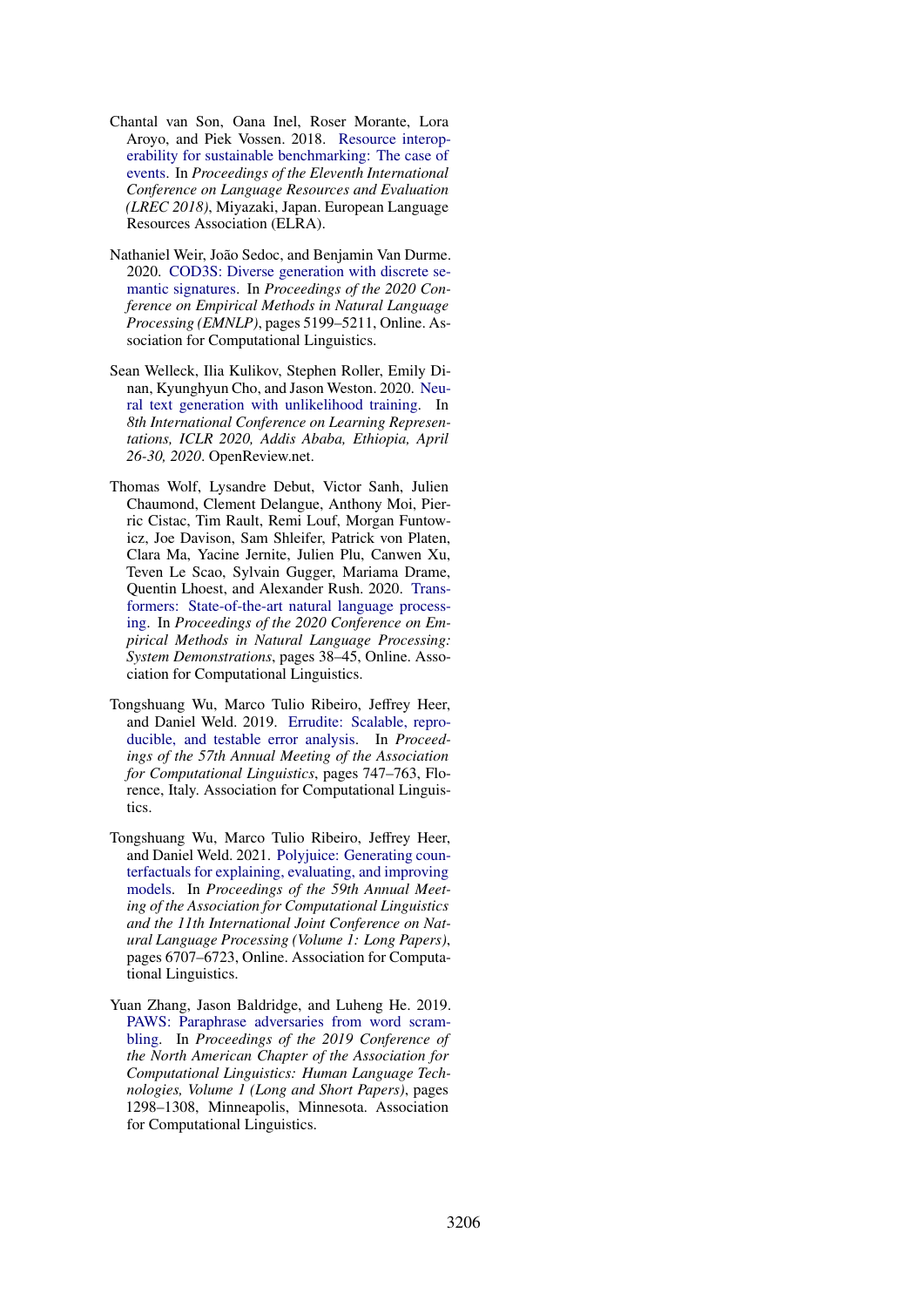# Appendices

## **A TAILOR Generator Details**

## <span id="page-13-0"></span>A.1 Input and Output Formats

All headers in inputs to the TAILOR generator begin with predicate controls, followed by core argument controls (first AGENT, then PATIENT), and then randomly ordered adjunct argument controls (LOCATIVE, TEMPORAL, etc.). Secondary controls are always given in the order of *control code*+*voice*+*tense:lemma* for verbs and *control code*+*keyword specificity:keyword content* for arguments. We also blank the auxiliary verbs of the predicate in an input, using spacy to detect them. We exclude discontinuous arguments (*e.g.,* those with raw SRL labels  $B - C - \dot{\phi}$ , as well as those with referents (*e.g.,* those with raw SRL labels B-R-\*), from input headers. We map  $ARG0 \rightarrow AGENT$  and  $ARG1 \rightarrow PATIENT$ . For other numbered arguments, we create human-readable labels by using argument functions included in the PropBank frame for the given predicate [\(Palmer et al.,](#page-11-3) [2005\)](#page-11-3).

On the output side, we ask the model to generate the full sentence (Table [1\)](#page-2-1). We add the semantic roles for all the generated arguments, to help the generator build explicit mappings between the input control codes and the output spans – this can be important when the input codes are ambiguous (*e.g.,* a TEMPORAL argument and a LOCATIVE argument that both have keywords "in"). To use generations in downstream applications, we remove these control codes to obtain cleaned outputs using regular expression matching.

## <span id="page-13-1"></span>A.2 Training details

Training inputs. During training, we randomly select, with equal probabilities, whether to mask all arguments or a subset. If a subset, we uniformly select the proportion of arguments to mask. To determine the number of extra blanks, we uniformly select a value less than 10 and set the number of blanks to be the maximum of that selected value and the number of arguments to mask. Any extra blanks (*i.e.,* remaining after masking arguments) are inserted between subtrees of the predicate.

We also randomly select keyword contents and keyword specificities. For each argument span, we extract, using spacy, four keyword types from the span: *noun chunks*, *random subtrees*, *exact* keywords, and *prefixes*. For prefixes, we uniformly

select a number of tokens to include as the keyword (from 1 to the entire span). Once we extract all keyword candidates, we create corresponding keyword specificities: A keyword is *complete* if it contains all tokens in the original span, *partial* if it contains at least all but 5 tokens, and *sparse* otherwise. Then, we uniformly select a keyword content/specificity pair for each span from the set of keyword candidates (including the  $*$  symbol).<sup>[15](#page-13-2)</sup>

To generate unlikelihood samples, we use three perturbation strategies on inputs: 1) Change *semantic roles* by swapping thematic role control codes (agent/patient), changing adjunct argument control codes to a uniformly selected other adjunct control code, and changing verb tense/voice. We swap verb tense/voice because the control code VERB does not have natural candidate swaps, given that predicates are the building block for semantic parses. We also swap the control codes in the target output. 2) Change keyword *contents* by replacing verb lemmas and keywords for both the predicate and all arguments. To make content swaps, we first gather the most commonly occurring keyword contents for each argument and predicate in Ontonotes 5.0 train, extracted according to the same process as described above for creating training inputs. For each primary control code and keyword specificity (*e.g.,* TEMPORAL+partial), we store the 15 most commonly occurring keyword contents. To create the negative inputs, for each span, we uniformly sample from these stored keywords given the span's control code and keyword specificity. This perturbation is designed to discourage the generator from ignoring the keyword content and merely generating commonly occurring text for particular semantic roles. 3) Change keyword *specificities* by uniformly selecting a different specificity. We weight each unlikelihood sample equally, with a reward of -1 (vs +1 for positive samples).

Hyperparameters. We train the TAILOR generator using Transformers [\(Wolf et al.,](#page-12-5) [2020\)](#page-12-5) for 10

<span id="page-13-2"></span><sup>&</sup>lt;sup>15</sup>Because of how keywords are sampled, we notice that the generator is sensitive to the case of keyword contents. For example, if the keyword for a temporal span is *In 1980* instead of *in 1980*, TAILOR is biased towards generating it at the beginning of the sentence. We hypothesize that because some of the keywords we sample during training are cased (*e.g., exact* will lead to a cased keyword for a capitalized span beginning a sentence), the generator learns a bias towards generating spans with uppercase keyword at the beginning of the sentence. In applying the generator to perturbations, the case of keyword contents can be used to manipulate the order of generated roles when a certain order of generated contents is desired; otherwise, uncased keywords can be used.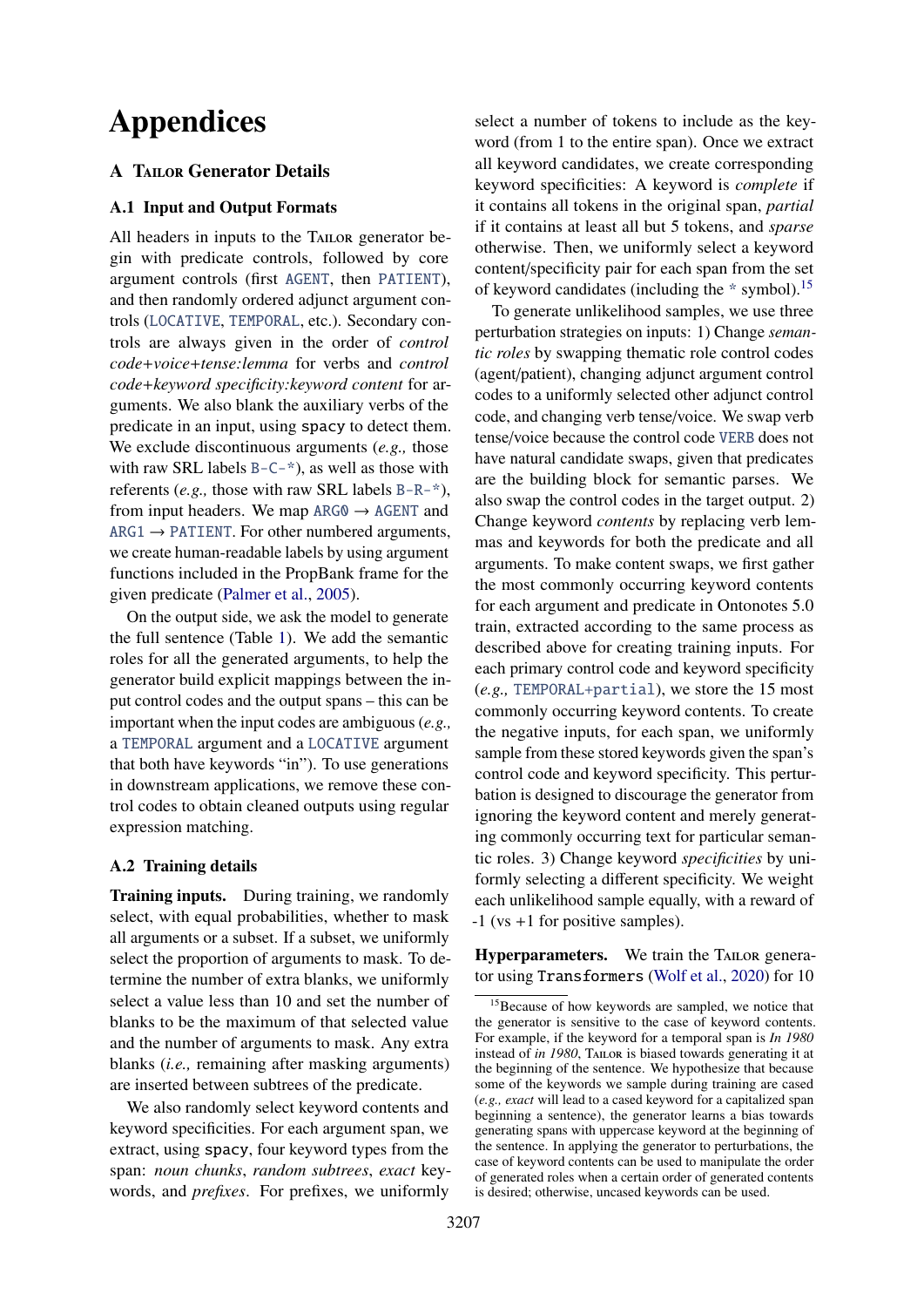epochs with early stopping. We use batch size 4 and default values for other parameters (learning rate of 5e-5, Adam optimizer).

## <span id="page-14-1"></span>B Intrinsic Evaluation Details

Effectiveness of cycle consistency. To evaluate to what extent cycle consistency reflects true controllability, we conducted additional manual annotation on role-following. We sampled 25 sentences from the Ontonotes 5.0 development set, transformed them into inputs with varying numbers of masked arguments and blank tokens, and created up to two perturbed inputs per sentence by randomly replacing their blanked adjunct arguments with other candidate semantic roles (using CHANGE\_TAG). The candidate roles were extracted from the frameset for each predicate verb. We also changed the keyword specificity to SPARSE, to make these role swaps more plausible.

We collected Tailor and Tailor *MLE* generations from both the original and perturbed inputs, and one author manually validated the generated span for each specified argument (98 in total). Our annotations were *following* or *not following* the control (*i.e.,* the span matches/does not match the designated semantic role), or the set of controls can be *impossible to follow* if the human annotator could not think of any generation that would satisfy the control codes, due to a conflict between the role, keywords, and blank placement. We then computed the Matthews correlation coefficient (MCC) between the controllability of the role label as measured by the SRL predictor with the gold controllability annotations for the subset of roles without annotation *impossible*. The MCCs are 0.49 and 0.51 for Tailor *MLE* and Tailor, respectively, suggesting that the cycle consistency measures positively correlate with true controllability measures.

Additionally, we measure to what extent the controllability measures from cycle consistency correlate with whether a set of controls is *impossible* to follow. The MCCs are -0.33 for both Tailor and TAILOR  $_{MLE}$ ; thus, incorrect role-following as measured by cycle consistency is positively correlated with controls that are impossible to follow. 14/98 instances were manually annotated as having impossible-to-follow controls, suggesting that a nontrivial proportion of the generations for which our intrinsic evaluation measures in [§4](#page-3-6) found to be unaligned with designated role control codes may be explained by impossible-to-follow controls.

## <span id="page-14-0"></span>C Degenerate Outputs

We observe that TAILOR produces degenerate outputs for some inputs, as shown in Table [8.](#page-16-1) We hypothesize that this is a byproduct of unlikelihood training: The generator may learn to reduce the likelihood of negative sequences by generating tokens that are very unlikely to appear in natural text. Certain generation hyperparameters, such as the number of beams, can reduce the number of degenerate outputs. While we perform unlikelihood training at the sequence level, future work can investigate the effect of penalizing generation at the level of tokens or spans, which may provide finer-grained signals for which spans should be considered unlikely, as well as more strategically balancing positive and negative samples.

Filtering. To exclude degenerations when using TAILOR generations in downstream applications, we employ a combination of heuristics and perplexitybased filtering. As shown by the examples in Table [8,](#page-16-1) degenerate outputs are easy to detect: We can simply search for whether the output includes "sanatate." We also use cutoffs in perplexity scores computed with GPT-2 to filter degenerations, as degenerations have significantly lower perplexities than non-degenerate outputs: For generations for 300 randomly sampled validation inputs, the Tailor generator produced generations with a mean perplexity of -346.46 for degenerate outputs (12/300) compared to -86.747 for others.

## <span id="page-14-3"></span>D Contrast Set Details ([§5\)](#page-5-0)

#### <span id="page-14-2"></span>D.1 Perturbation Strategies

In Table [7,](#page-15-0) we illustrate our perturbation strategies for creating contrast sets. Besides BoolQ, already introduced in [§5,](#page-5-0) the *Matres contrast set* [Gardner](#page-9-4) [et al.](#page-9-4) [\(2020\)](#page-9-4) relies on within-sentence context: As a task that requires detecting and changing the temporal order of two verbs, our perturbations heavily rely on their syntactic relationships. For example, to change the *appearance order* of verbs in text (as described in [\(Gardner et al.,](#page-9-4) [2020\)](#page-9-4)), we would take the parent verb as the base predicate, and MOVE the text span containing the child verb.

For *QA implication* [\(Ribeiro et al.,](#page-11-10) [2019\)](#page-11-10), we combine TAILOR with semantic heuristics: by defining mappings between WH-words and answer types (*e.g.,* "who" and "the Huguenots"), we can easily create new questions about different targets.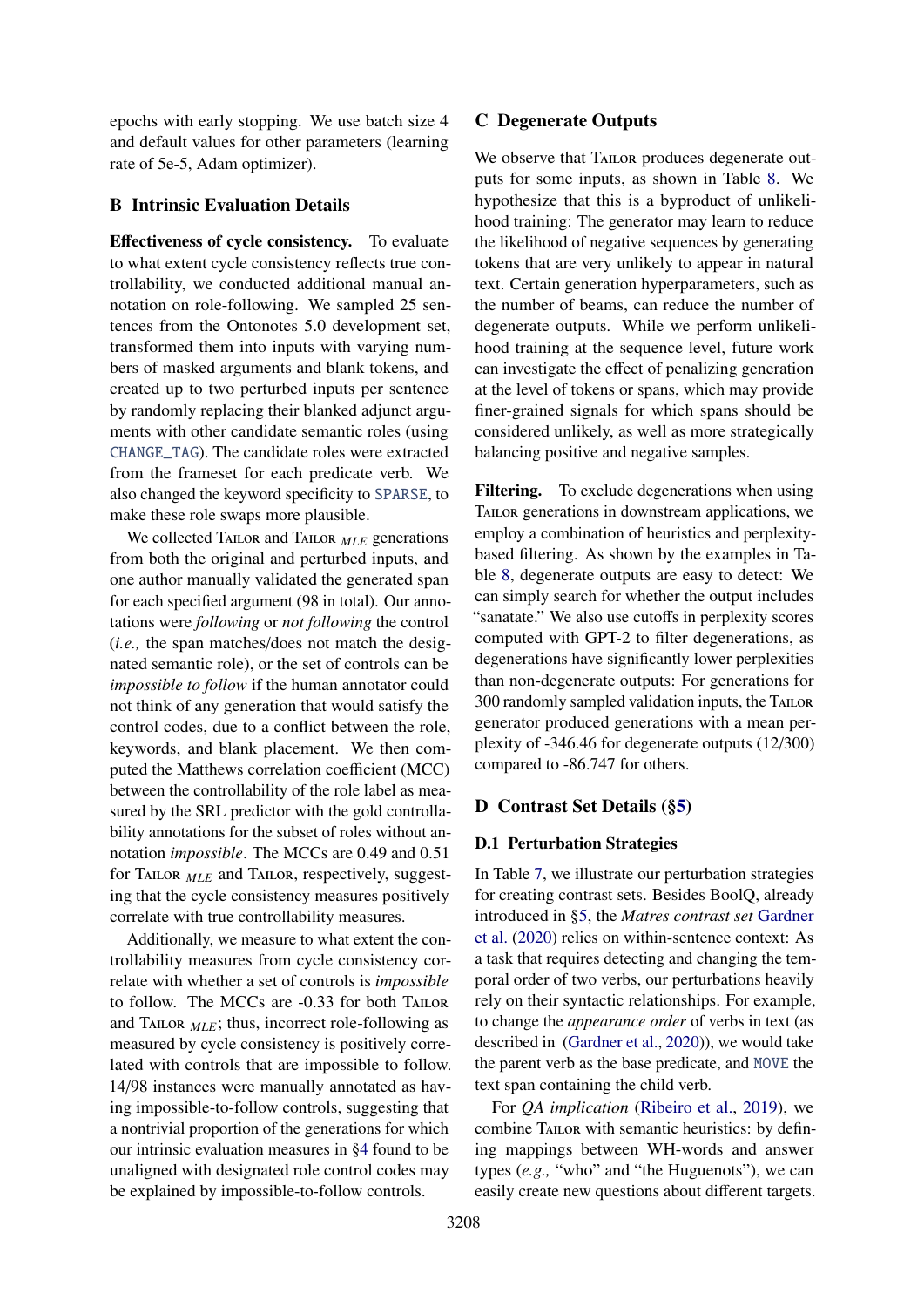<span id="page-15-0"></span>

| Dataset & Task |                                                                                                                                                                                                                                                                                                                                                                                                                             | <b>Top-K validity</b>  |
|----------------|-----------------------------------------------------------------------------------------------------------------------------------------------------------------------------------------------------------------------------------------------------------------------------------------------------------------------------------------------------------------------------------------------------------------------------|------------------------|
|                | <b>MATRES</b> contrast set (Gardner et al., 2020)                                                                                                                                                                                                                                                                                                                                                                           | $71\%$ (k=1)           |
| Original       | Sentence: Volleyball is a popular sport in the area, and [AGENT: more than 200 people] would be [VERB:<br>watching] [PATIENT: the game], the chief said.<br><b>Order:</b> watching happens after said                                                                                                                                                                                                                       |                        |
| Edits          | Perturbation strategy: Change tense<br>VERB: CHANGE_VFORM(past)<br>$\rightarrow$ [VERB+active+present-past: watch] Volleyball is200 people <id_0> the game, the chief said.</id_0>                                                                                                                                                                                                                                          |                        |
| Perturbed      | <b>Sentence:</b> Volleyball is a popular sport in the area, and [AGENT: more than 200 people] [VERB: watched]<br>[PATIENT: the game], the chief said.<br>Order: watched happens before said                                                                                                                                                                                                                                 |                        |
| Edits          | Perturbation strategy: Change order<br><b>PATIENT: MOVE</b><br>$\rightarrow$ [VERB+active+past: say   AGENT+complete: Volleyballthe game] <id_0>, the chief said <id_0>.</id_0></id_0>                                                                                                                                                                                                                                      |                        |
| Perturbed      | <b>Sentence:</b> [AGENT: the chief] [VERB: said] [PATIENT: Volleyball is a popular sport in the area, and more than<br>200 people would be watching the game].<br>Order: said happens before watch                                                                                                                                                                                                                          |                        |
|                | BoolQ contrast set (Gardner et al., 2020)                                                                                                                                                                                                                                                                                                                                                                                   | $82\%$ (k=1)           |
| Original       | <b>Paragraph:</b> his bride was revealed in the webcomicDeadpool also discovers that he has a daughter by the<br>name of Eleanor, from a former flame of Deadpool named Carmelita.<br><b>Q:</b> does [AGENT: Deadpool] [VERB: have] [PATIENT: a kid in the comics]? (A: True)                                                                                                                                               |                        |
| Edits          | Perturbation strategy: Change entity<br>AGENT: CHANGE_CONTENT(his bride);<br>→ [VERB+active+present: have   AGENT+complete: Deadpool-his bride] does <id_0> <id_1> a kid in<br/>the comics?</id_1></id_0>                                                                                                                                                                                                                   |                        |
| Perturbed      | <b>Q:</b> does [AGENT: his bride] [VERB: have] [PATIENT: a kid in the comics]? (A: False)                                                                                                                                                                                                                                                                                                                                   |                        |
|                | UD parsing contrast set (pp attachment) (Gardner et al., 2020)                                                                                                                                                                                                                                                                                                                                                              | $65\%$ (k=10)          |
| Original       | Sentence: Do [AGENT: you] [VERB: prefer] [PATIENT: ham, bacon or sausages] [ADVERBIAL: with your<br>breakfast]?<br><b>PP attachment:</b> Verb ("with your breakfast" attaches to "prefer")                                                                                                                                                                                                                                  |                        |
| Edits          | Perturbation strategy: Swap attachment to Noun<br>PATIENT: CHANGE_CONTENT(ham, bacon or sausages with), CHANGE_SPEC(partial)<br><b>ADVERBIAL: DELETE</b>                                                                                                                                                                                                                                                                    |                        |
|                | $\rightarrow$ [VERB+active+present: prefer   PATIENT+complete+partial:<br>with <b>ADVERBIAL+complete:</b> with your breakfast   <id_0> you <id_1> <id_2> <id_3>?</id_3></id_2></id_1></id_0>                                                                                                                                                                                                                                | ham, bacon or sausages |
| Perturbed      | Sentence: Do [AGENT: you] [VERB: prefer] [PATIENT: ham, bacon or sausages with bacon on them]?<br>PP attachment: Noun ("with bacon them" attaches to "sausages")                                                                                                                                                                                                                                                            |                        |
| Original       | Sentence: [AGENT: It] [VERB: has] [PATIENT: local boutiques and a diverse range of food at all prices and<br>styles].<br>PP attachment: Noun ("at all prices and styles" attaches to "food")                                                                                                                                                                                                                                |                        |
| Edits          | Perturbation strategy: Swap attachment to Verb<br>PATIENT: CHANGE_CONTENT(local boutiques and a diverse range of food)<br>LOCATIVE: CHANGE_CONTENT(at), CHANGE_SPEC(partial)<br>$\rightarrow$ [VERB+active+present: have   PATIENT+complete: local boutiques and a diverse range of food<br>at all prices and styles   LOCATIVE+partial: at <a>  <id_0<br></id_0<br>&gt; you <id_1> <id_2> <id_3>?</id_3></id_2></id_1></a> |                        |
| Perturbed      | Sentence: [AGENT: It] [VERB: has] [PATIENT: local boutiques and a diverse range of food] [LOCATIVE:<br>at every turn].<br><b>PP attachment:</b> Verb ("at every turn" attaches to "has")                                                                                                                                                                                                                                    |                        |
|                | QA implication (Ribeiro et al., 2019)                                                                                                                                                                                                                                                                                                                                                                                       | $81\%$ (k=1)           |
| Original       | Q: [MANNER: How] did [AGENT: the Huguenots] [VERB: defend] [PATIENT: themselves]?<br>A: their own militia                                                                                                                                                                                                                                                                                                                   |                        |
| Edits          | Perturbation strategy: Swap answer to be agent<br>AGENT: CONTENT(who); MANNER: CONTENT(their own militia), SPEC(partial)<br>$\rightarrow$ [VERB+active+past: defend   AGENT+complete: the Huguenots→who   PATIENT+complete: them-<br>selves   MANNER+ $\text{complete}$ +partial: how+their own militia] <id_0> <id_1> <id_2> <id_3>?</id_3></id_2></id_1></id_0>                                                           |                        |
| Perturbed      | Q: [AGENT: Who] has [VERB: defended] [PATIENT: themselves] [MANNER: by setting up their own militia]?<br>A: the Huguenots                                                                                                                                                                                                                                                                                                   |                        |

Table 7: A demonstration of how we recreate contrast sets for different tasks ([§5\)](#page-5-0). Using primitive operations in Table [3,](#page-4-0) TAILOR supports context-aware and compositional changes.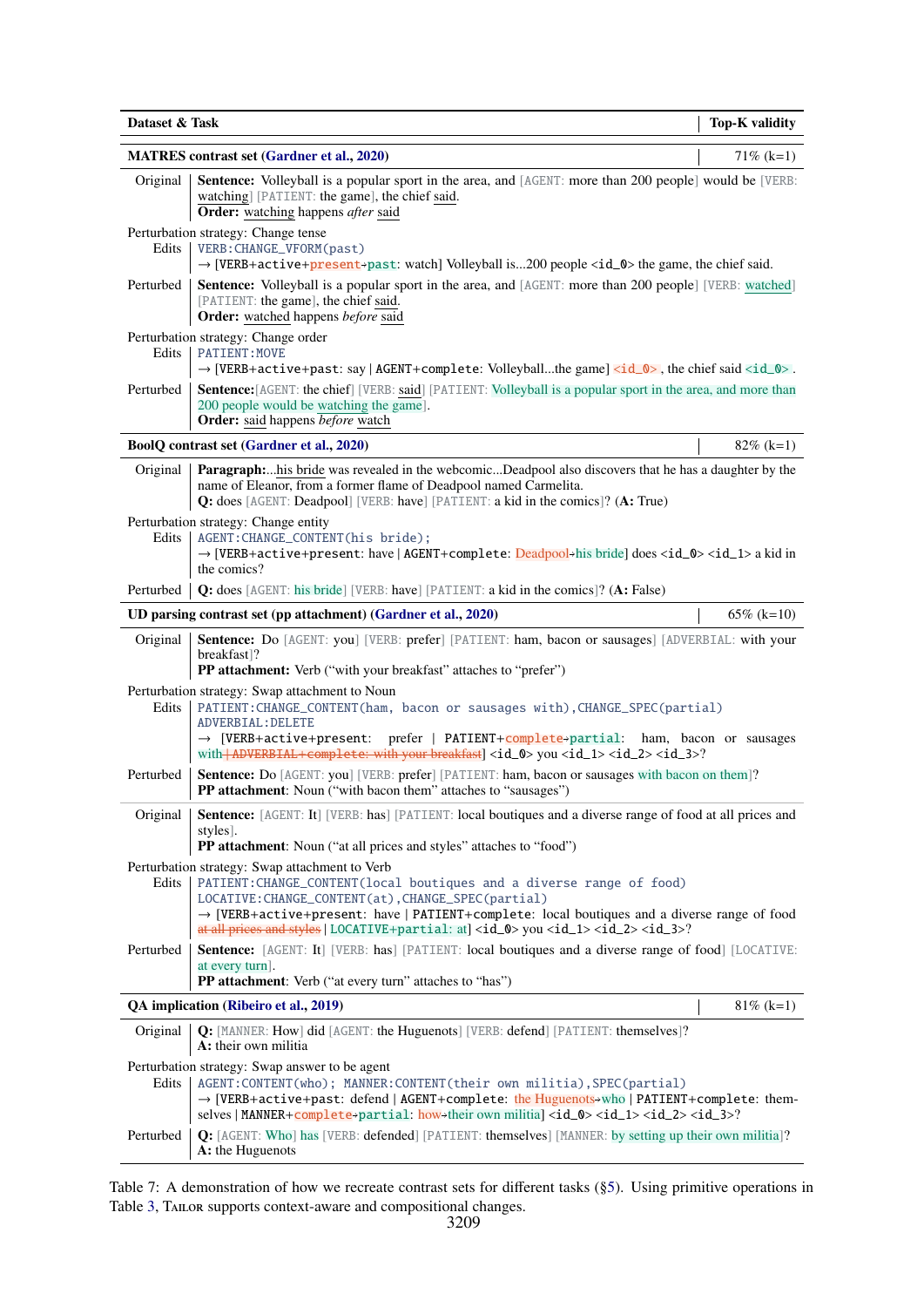<span id="page-16-1"></span>

| Input                                                                                                                                                                                                                                                                                                                                                                                                                                                                              | <b>Degenerate Output</b>                                                                                                                                                                                                                                                        |
|------------------------------------------------------------------------------------------------------------------------------------------------------------------------------------------------------------------------------------------------------------------------------------------------------------------------------------------------------------------------------------------------------------------------------------------------------------------------------------|---------------------------------------------------------------------------------------------------------------------------------------------------------------------------------------------------------------------------------------------------------------------------------|
| [VERB+passive+past: lower   AGENT: *   PATIENT+partial:  <br>corporate bonds   TEMPORAL+complete: this year One indication<br>of a growing number of junk defaults, Mr. Asquith says, is that<br>about half of the \$3 billion of $\langle id_0 \rangle$ that $\langle id_1 \rangle \langle id_2 \rangle \langle id_3 \rangle$<br>to a default rating $\langle id_4 \rangle \langle id_5 \rangle$ are junk bonds sold during the<br>market 's big issue years of 1984 through 1986 | pastra pastra sanatate sanatate pastraurmatoarele<br>sanatateurmatoarele pastradatorita sanatatedatorita<br>pastracresterea sanatate urmeaza sanatateinformatiile<br>sanatatecresterea pastra urmeaza urmeaza<br>pastrainformatiileinformatiiledatoritadatoritaurmatoarele.     |
| [VERB+active+present: visit   AGENT: *   PATIENT+partial:<br>Galilee   TEMPORAL: $*$ ] <id_0> went to <id_1> <id_2> <id_3>.</id_3></id_2></id_1></id_0>                                                                                                                                                                                                                                                                                                                            | AG pastra pastra sanatate sanatate pastraurmatoarele<br>sanatateurmatoareleurmatoarele pastrainformatiile sanatate-<br>informatiileinformatiile pastradatorita sanatatedatoritadatori-<br>taurmatoareledatoritainformatiile dumneavoastra sanatate<br>urmeaza sanatatecresterea |

Table 8: Example inputs from the validation set for which the TAILOR generator outputs degenerate text.

For *UD English* [\(Nivre et al.,](#page-11-9) [2016\)](#page-11-9), we use constrained decoding [\(Hokamp and Liu,](#page-9-13) [2017\)](#page-9-13) to prevent generation of the original prepositional phrase. Our strategy for changing prepositional phrase (PP) attachments from *verb*→*noun* is similar to that of *noun*→*verb*, introduced in [§5.](#page-5-0) We use the following composition of perturbation operations: append the preposition to the patient keyword (*e.g.,* "ham or sausages with"), change patient keyword specificity from **complete** partial (to generate a new PP attaching to the patient), and delete the argument with original verb attachment (*e.g.,* ADVERBIAL "with your breakfast").

We note that TAILOR achieves higher validity changing attachment from *noun*→*verb* (82%) than *verb→noun* (48%). This result is expected, as all semantic role labeling arguments attach to verb predicates; thus, introducing controls for an SRL argument (*e.g.,* LOCATIVE with keyword content "at") to generate a preopositional phrase with verb attachment ("at every turn") reflects the training objective of the generator. On the other hand, our *verb*→*noun* strategy involves appending the preposition to the keyword control for an argument, and none of our controls explicitly reflect the target attachment of a prepositional phrase within an argument (*e.g.,* keyword controls do not specify whether "with" should attach to "sausages" vs "ham"). Furthermore, preposition keywords within an SRL argument do not deterministically lead to noun attachments in our training data–Sometimes a preposition within an argument may reflect verb attachment (*e.g.,* in the case of "Do [AGENT: you] [VERB: prefer] [PATIENT: eating with a fork or eating with a knife]?"; here, "eating with a fork or eating with a knife" is the patient of "prefer" but prepositional phrase "with a fork" attaches to verb "eating.") Because the training objective of our generator does not provide deterministic signal for

<span id="page-16-2"></span>

|                | <b>Task Eval</b> | <b>Contrast Set</b><br>Human $\mathbf \downarrow$<br>Tailor <b>L</b><br>$\begin{array}{ l} 64.8 (-17.5) \\ 66.1 (-25.7) \\ 49.4 (-20.9) \end{array}$<br>$64.7(-17.6)$ |               |  |
|----------------|------------------|-----------------------------------------------------------------------------------------------------------------------------------------------------------------------|---------------|--|
| <b>Dataset</b> | Original         |                                                                                                                                                                       |               |  |
| <b>BoolO</b>   | 82.8             |                                                                                                                                                                       |               |  |
| SQuAD          | 91.8             |                                                                                                                                                                       | $55.3(-36.5)$ |  |
| <b>MATRES</b>  | 70.3             |                                                                                                                                                                       | $42.3(-28.0)$ |  |

Table 9: Accuracies of predictors on original task evaluation data and contrasts sets. The performance drops on contrast sets (vs. original test accuracies), shown in parentheses, are similar for TAILOR-generated contrast sets and expert-created sets [\(Gardner et al.,](#page-9-4) [2020;](#page-9-4) [Ribeiro et al.,](#page-11-10) [2019\)](#page-11-10).

noun attachment outputs, we do not expect our *verb→noun* strategy to always result in generations with noun attachment. Our *verb*→*noun* strategy is instead intended to *facilitate* the collection of text with noun attachment. Future work can investigate incorporating auxiliary signals about target configurations of keyword contents in outputs (*e.g.,* that a preposition should depend on a particular word in the span).

#### <span id="page-16-0"></span>D.2 Predictor Performance Evaluation

The performances of downstream predictors on original task evaluation data and contrast sets, both Tailor-generated and human-expert-generated, are shown in Table  $9<sup>16</sup>$  $9<sup>16</sup>$  $9<sup>16</sup>$  For SQuAD, we evaluate a fine-tuned RoBERTa, the most downloaded model hosted on Huggingface, $17$  and use the QA implication challenge set [\(Rajpurkar et al.,](#page-11-8) [2016\)](#page-11-8) as the human contrast set. Since we could not find readily available predictors for BoolQ and MATRES, we formulate these tasks as a text-to-text task and fine-tune T5-base for 10 epochs; we evaluate the

<span id="page-16-3"></span><sup>16</sup>We report accuracy on the test set for MATRES and heldout validation sets for BoolQ and SQuAD, which do not have publicly available test sets.

<span id="page-16-4"></span><sup>17</sup>[https://huggingface.co/deepset/](https://huggingface.co/deepset/roberta-base-squad2) [roberta-base-squad2](https://huggingface.co/deepset/roberta-base-squad2)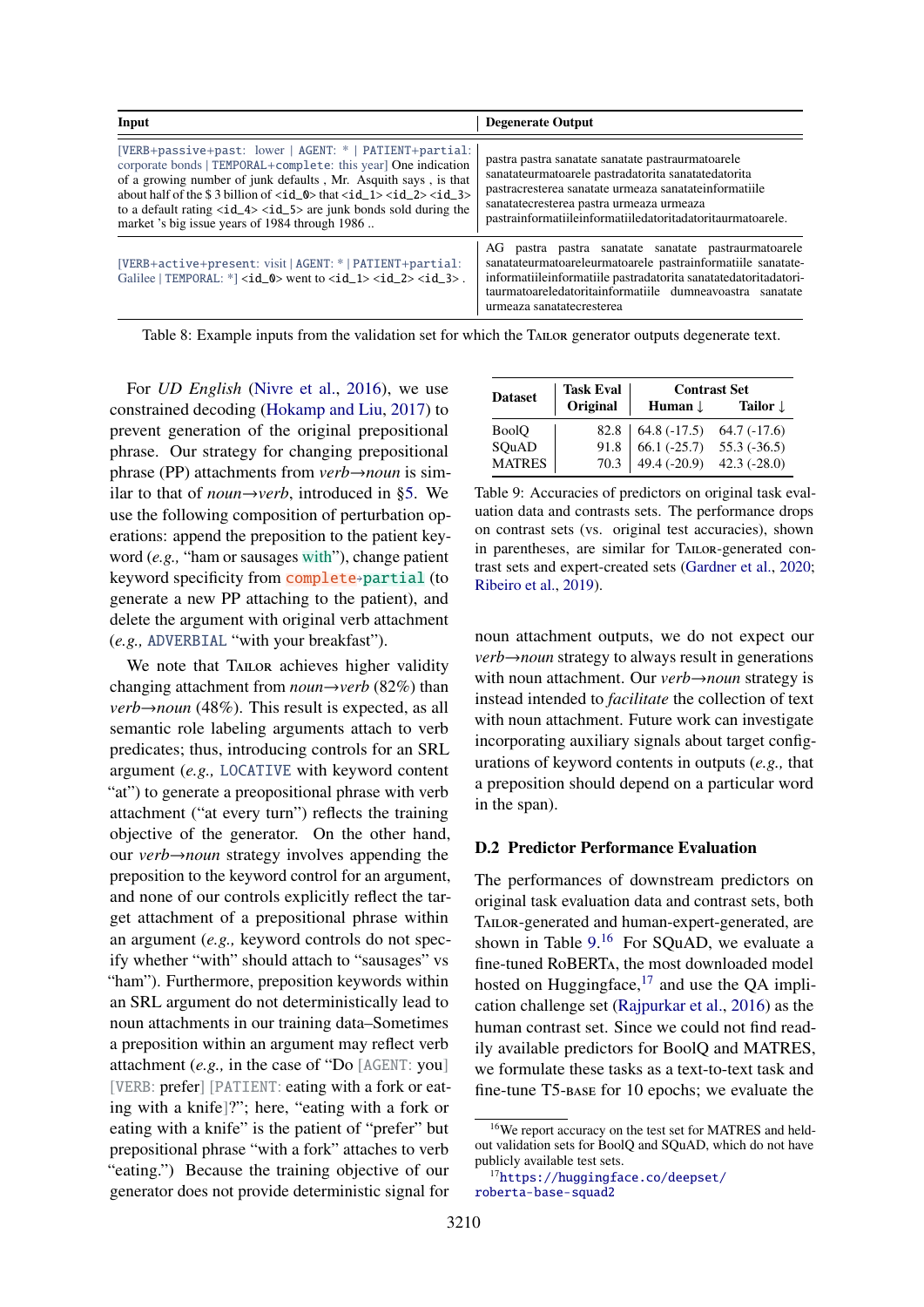<span id="page-17-3"></span>

| <b>Premise</b>                                                   | <b>TAILOR-Generated Hypothesis</b>                                 |
|------------------------------------------------------------------|--------------------------------------------------------------------|
| A lady in shorts is riding a bike.                               | A bike is riding a lady in shorts.                                 |
| A band plays drums in the parade.                                | Drums are playing a band in the parade.                            |
| A young woman eating doritos on mars.                            | Doritos is eating a young woman on mars                            |
| A crowd of people is outside watching a surfer.                  | A surfer is outside watching a crowd of people.                    |
| A lady is holding a viola in the woods.                          | A viola is holding a lady in the woods.                            |
| A girl in striped swimsuit is jumps into the ocean to catch fish | Fish is jumps into the ocean to catch a girl in striped swimsuit   |
| A person is training a choir for the upcoming competition.       | For the upcoming competition is training a choir has been person   |
| The photographer gathers the bridal party before the ceremony.   | The bridal party is gathering the photographer before the ceremony |

Table 10: Examples of augmented data in NLI augmentation experiments ([§6\)](#page-7-0). We use original SNLI hypotheses as premises in the augmented data and use SWAP\_CORE with Tailor to generate new hypotheses.

checkpoint with the lowest validation loss.[18](#page-17-2)

The drops in predictors' accuracies on the Tai-LOR-generated contrast sets (compared to original test accuracies) show that they can be used to reveal model errors not reflected in original validation data. However, this result should be interpreted with caution, as it is not directly reflective of dataset quality. For instance, if the contrast data tests one error type or is adversarially constructed to include instances where predictors fail, then lower accuracy does not necessarily mean exposing more model errors. Thus, we treat these performance metrics as secondary to other direct metrics of dataset quality, discussed in [§5,](#page-5-0) and run this analysis on a small number of contrast set instances as a sanity check. That said, the fact that predictors perform poorly on Tailor-generated contrast sets even without including an adversarial component in our contrast set creation suggests that Tailor can be useful for creating evaluation data to find model errors.

## <span id="page-17-1"></span>E Data Augmentation Details ([§6\)](#page-7-0)

Augmented data. To create our augmented data, we filter generations by perplexity scores from GPT-2 such that we retain 75% of generations. Examples of augmented inputs are shown in Table [10.](#page-17-3)

Classifiers. We train all SNLI classifiers, which build on RoBERTa-base [\(Liu et al.,](#page-10-9) [2019\)](#page-10-9), using AllenNLP [\(Gardner et al.,](#page-9-14) [2018\)](#page-9-14). We train for 10 epochs using the Adam optimizer with a learning rate of 2e-05 and batch size 32; we use early stopping with a patience of 3.

# <span id="page-17-0"></span>F Tailor's fine-grained and compositional perturbations on STYLEPTB

Here, we show how TAILOR can be applied to finegrained style transfer. We evaluate Tailor without any finetuning<sup>[19](#page-17-4)</sup> on the STYLEPTB benchmark [\(Lyu](#page-10-2) [et al.,](#page-10-2) [2021\)](#page-10-2), which builds on the Penn Treebank and assesses fine-grained stylistic changes, both on *single* transfers (*e.g., To Future Tense*) and compositional ones that concurrently edit multiple stylistic dimensions (*e.g., To Future Tense*+ *Active To Passive*).

Transfers Evaluated. We evaluate on the transfers in StylePTB for which [Lyu et al.](#page-10-2) [\(2021\)](#page-10-2) report results, as their baselines require training separate models for each transfer. Within this subset of transfers, we exclude *PP Back to Front* and *Passive to Active* from evaluation, as they contain < <sup>5</sup> test inputs. We also exclude the transfers *Substatement Removal*, *Information Addition*, *Adjective Emphasis*, and *Verb*/*Action Emphasis*, for which our semantic-role-derived inputs are not well-suited. For example, *Substatement Removal* involves removing substatements that represent "referring" and "situations," both of which are technical philosophical concepts that cannot be straightforwardly detected through semantic roles. As another example, *Information Addition* requires adding unordered keyword contents to a sentence (eg *the work force provides the third arm of the alliance*; add keywords: *force black* → *the work force pro-*

<span id="page-17-2"></span> $18$  For MATRES, we format inputs by surrounding verbs with marker " $\langle$ el>" and " $\langle$ el>" and train the predictor to output the label in natural language, *e.g.,* "Mr. Erdogan has long <el> sought </el> an apology... After that raid An Israeli raid on this ship <el> left </el> nine passengers dead..."  $\rightarrow$ "before".

<span id="page-17-4"></span> $19$ This evaluation is zero-shot in spirit, as TAILOR is not trained on any paired transfers present in STYLEPTB. However, it is unclear if the test inputs in StylePTB overlap with the Ontonotes 5.0 training data, since the two do share some data points [\(van Son et al.,](#page-12-6) [2018\)](#page-12-6), and STYLEPTB does not seem to preserve original PTB splits. This leakage may advantage the external SRL predictor in parsing STYLEPTB test inputs. Still, this advantage should be minor, as the evaluated transfers do not require complex semantic role parsing.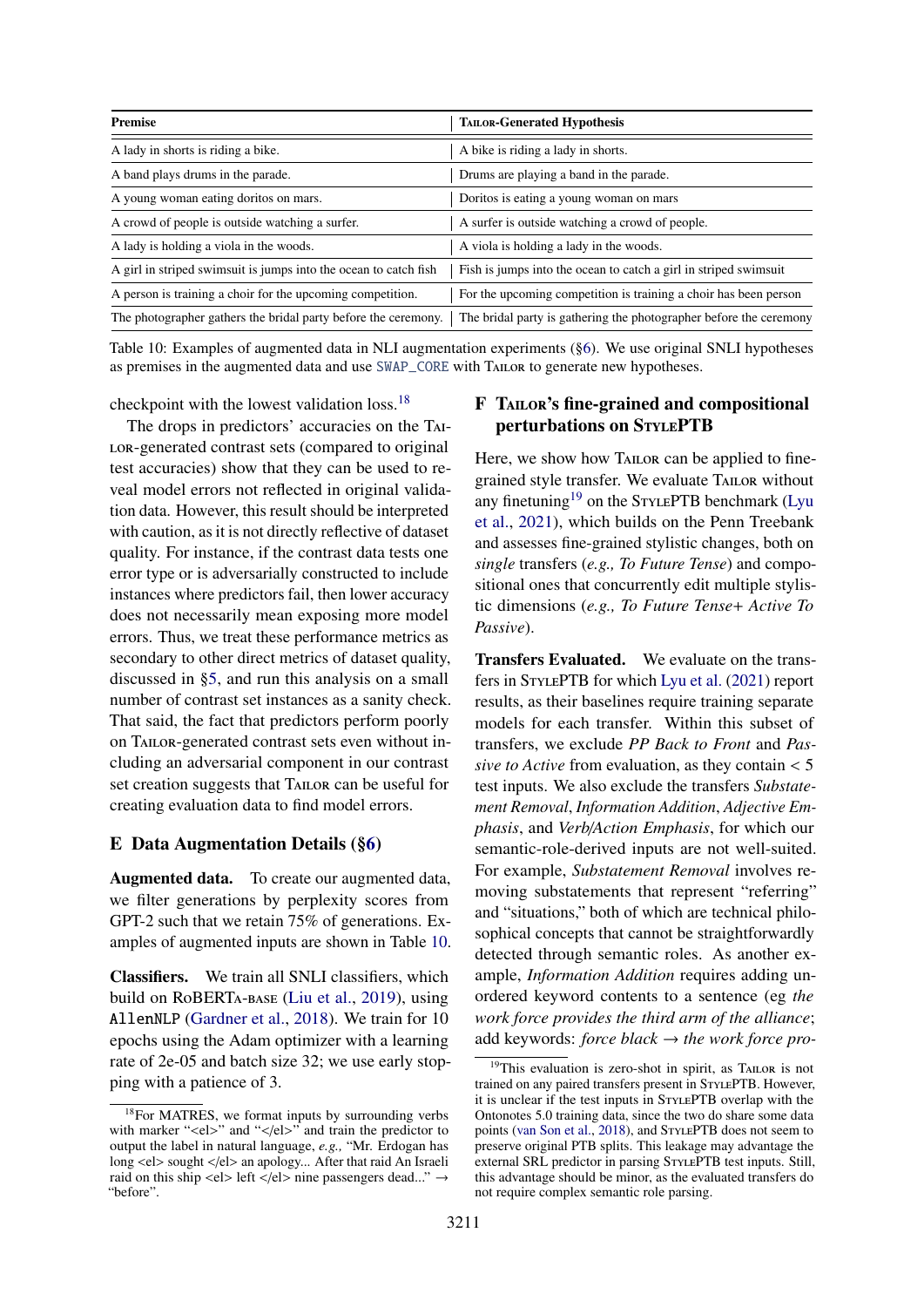<span id="page-18-0"></span>

| (a) Single transfers        |                           |                          | <b>Single Finetune</b> |                  |                | <b>Compos. Finetune</b>      | <b>No Finetune</b> |                         |  |
|-----------------------------|---------------------------|--------------------------|------------------------|------------------|----------------|------------------------------|--------------------|-------------------------|--|
|                             |                           | $GPT-2$                  | <b>RETRIEVEEDIT</b>    | <b>CS-GPT-TV</b> |                | <b>CS-GPT-TP</b>             | <b>TAILOR</b>      | <b>TAILOR, Filtered</b> |  |
| To Future Tense             |                           | 89.5                     | 89.9                   | 72.7             |                | 81.0                         | 87.3               | 88.9, 357/364           |  |
| To Past Tense               |                           | 83.6                     | 93.5                   | 69.4             |                | 83.4                         | 88.4               | 89.3, 216/218           |  |
| To Present Tense            |                           | 75.4                     | 90.9                   | 73.3             |                | 82.6                         | 71.0               | 84.7, 175/209           |  |
| ADJ or ADV Removal          |                           | 64.7                     | 89.7                   |                  |                |                              | 78.1               | 84.3, 224/243           |  |
| <b>PP</b> Front to Back     |                           | 39.8                     | 54.1                   |                  |                |                              | 84.2               | 96.9, 20/23             |  |
| <b>PP</b> Removal           |                           | 76.3                     | 79.8                   |                  |                | 76.0                         | 71.7               | 85.7, 199/238           |  |
| Active to Passive           |                           | 47.6                     | 68.1                   |                  | 47.2           |                              | 55.6               | 77.8, 98/137            |  |
|                             |                           |                          | Compos. Finetune       |                  |                | <b>Multi-Single Finetune</b> |                    | <b>No Finetune</b>      |  |
| (b) Compositional transfers |                           |                          | $CS-GPT*$              |                  | $CS-Sys-GEN^*$ |                              | <b>TAILOR</b>      | <b>TAILOR, Filtered</b> |  |
|                             | ToPast+ActiveToPassive    |                          | 40.9                   |                  |                | 33.7                         | 66.0               | 66.0, 30/30             |  |
|                             | ToFuture+ActiveToPassive  |                          | 49.6                   |                  |                | 41.9                         | 46.8               | 67.0, 90/131            |  |
| Tense +                     |                           | ToFuture+PassiveToActive |                        |                  |                | 39.9                         | 68.3               | 68.3, 131/131           |  |
| Voice                       | ToPast+PassiveToActive    |                          | 47.4                   |                  |                | 36.5                         | 70.2               | 70.2, 65/65             |  |
|                             | ToPresent+PassiveToActive |                          | 52.3                   |                  |                | 42.4                         | 69.9               | 69.9, 95/95             |  |
|                             | ToPresent+ActiveToPassive |                          | 50.3                   |                  |                | 44.5                         | 31.5               | 61.4, 43/84             |  |
| Tense +                     | ToFuture+PPRemoval        |                          | 73.8                   |                  |                | 46.5                         | 74.3               | 79.2, 215/229           |  |
| PPRemoval                   | ToPast+PPRemoval          |                          | 77.2                   |                  |                | 54.2                         | 73.8               | 79.7, 100/108           |  |
|                             | ToPresent+PPRemoval       |                          | 70.9                   |                  |                | 54.5                         | 69.1               | 70.4, 153/156           |  |

Table 11: BLEU scores for single and compositional style transfers in STYLEPTB. Baseline results are taken from Tables 14-16 and 19-20 in [Lyu et al.](#page-10-2) [\(2021\)](#page-10-2). \* represents the same type of models finetuned on different subsets of styles, *e.g.,*CS-GPT\* in (b) includes CS-GPT-TV, trained on all *Tense*+*Voice* compositional transfers, and CS-GPT-TP, on *Tenses*+*PP Removal*. A single Tailor model helps achieve comparable performance on single transfers compared to finetuned baselines, and is more capable on multiple compositional transfers.

*vides the third arm of the black alliance force*. While the TAILOR generator was only trained with ordered arguments, one could extend the keyword contents to also include unordered target tokens.

Perturbation strategies. For transfers modifying only verb tense (*e.g., To Future Tense*), we mask the verb, modal arguments, and negation arguments, as these are relevant to verb conjugations, and make relevant perturbations on the secondary verb control specifying tense. For transfers modifying verb voice, we mask the verb, agent, and patient. For transfers requiring removal of certain parts of speech (POS)—*i.e., ADJ or ADV Removal*, *PP Removal*, and all compositional *Tense* + *PP Removal* sub-transfers —we first use spacy to detect such POS, next mask all arguments containing them, and finally perturb the keyword contents to remove the POS for these arguments. For *PP Front to Back*, we mask the argument at the beginning of the original text and implement the change using CHANGE\_IDX.

We use cased keywords [\(A.2\)](#page-13-1) to encourage generations with similarly ordered arguments as the original sentence, except for the *PP Front to Back* transfer, which calls for differently ordered arguments. For transfers modifying verb form only, we set the number of extra blanks to be 2 to allow for generation of helper verbs; for other transfers, we

allow for 0 extra blanks to preserve the original order of generated spans. We decode perturbed sentences greedly using beam search (with beam width 10) and preventing repeated bigrams.

For each transfer, we create perturbations for each predicate in the original input, and report mean BLEU scores.[20](#page-18-1) Because this process results in multiple perturbations (one per verb), we choose the one with the lowest perplexity from GPT-2 to represent the transfer. Unsuccessful transfers, either due to a failure of perturbation strategy (*e.g.,* no verbs are found by our SRL predictor) or due to a degenerate output (see [§C\)](#page-14-0), are given a BLEU score of 0.0.

Baselines. We work with baselines reported by [Lyu et al.](#page-10-2)  $(2021)$ : GPT-2 and RETRIEVEEDIT are the best-performing single-transfer models evaluated but require separate models to be trained for each transfer. CS-GPT\* are models trained on compositional subsets of data (*e.g., Tense*+*Voice*, detailed in Table [11](#page-18-0) caption). CS-Sys-Gen are ablations of CS-GPT\* trained only on corresponding individual changes but evaluated on compositional transfers.[21](#page-18-2)

Result. On compositional transfers, we find that Tailor outperforms the baseline system trained

<span id="page-18-2"></span><span id="page-18-1"></span><sup>&</sup>lt;sup>20</sup>We report Bleu\_1 from nlg-eval [\(Sharma et al.,](#page-11-17) [2017\)](#page-11-17).  $21CS-Sys-GEN$  refers to CS-GPT-Zero in [Lyu et al.](#page-10-2) [\(2021\)](#page-10-2).